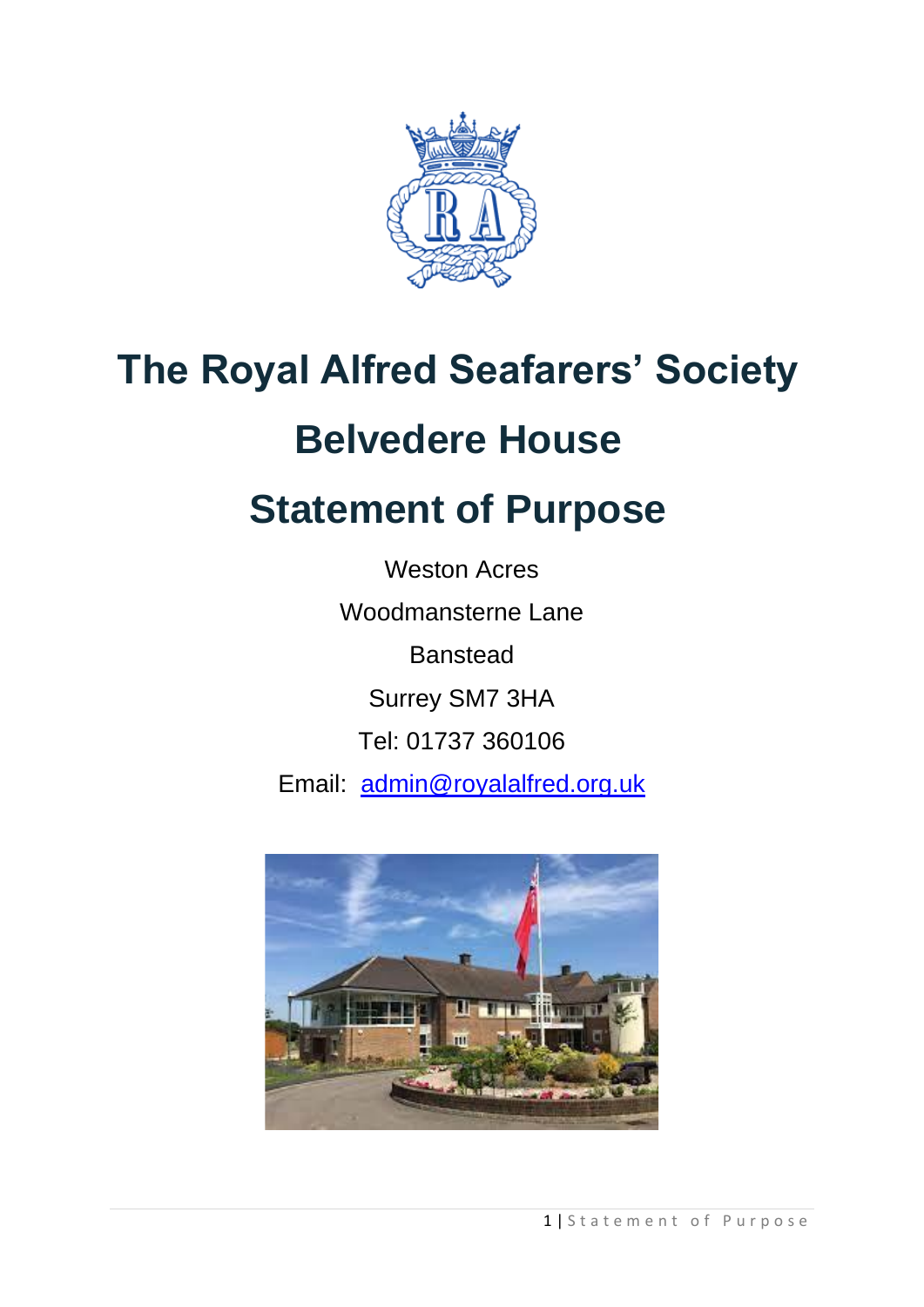#### **About us**

#### **The Royal Alfred Seafarers' Society is a registered charity established in 1865 and incorporated under Royal Charter.**

The objects of the Society are:

- To provide, carry on and maintain Homes or housing for the care of aged, infirm or disabled seafarers, their widows or dependants.
- To act as trustee or almoner for granting relief to seafarers as defined above or to the widows or dependants of any such seafarers. (This object is currently held in abeyance.)

On New Year's Day 1867, "The Belvedere Institution" at Erith in Kent was opened and 11 officers and nine ratings, all ex-merchant seamen, became its first residents. The Society continued to use this site until changing circumstances necessitated its closure and the purchase of the Zachary Merton Convalescent Home in Holly Lane, Banstead, to which operations were transferred in 1978.

In the mid-1990s it became clear that the facilities provided by the Holly Lane premises were outdated and would have to be improved or replaced. In 1999, planning consent was obtained to build a new Home on the Society's nearby Weston Acres estate, where the Society had since 1968 been providing self-contained flats for elderly but independent retirees.

The new Belvedere House opened in March 2001 and since then we have added a further 12 resident rooms to make it a 68 bedroomed nursing care home with a dementia unit within. Recently, totally modernised (2022) to provide large bright rooms with ensuite showers and capacity for couple in interconnecting rooms, and lounges overlooking our 14 acres of beautifully maintained grounds. Additionally on site we have 22 sheltered flats for independent living.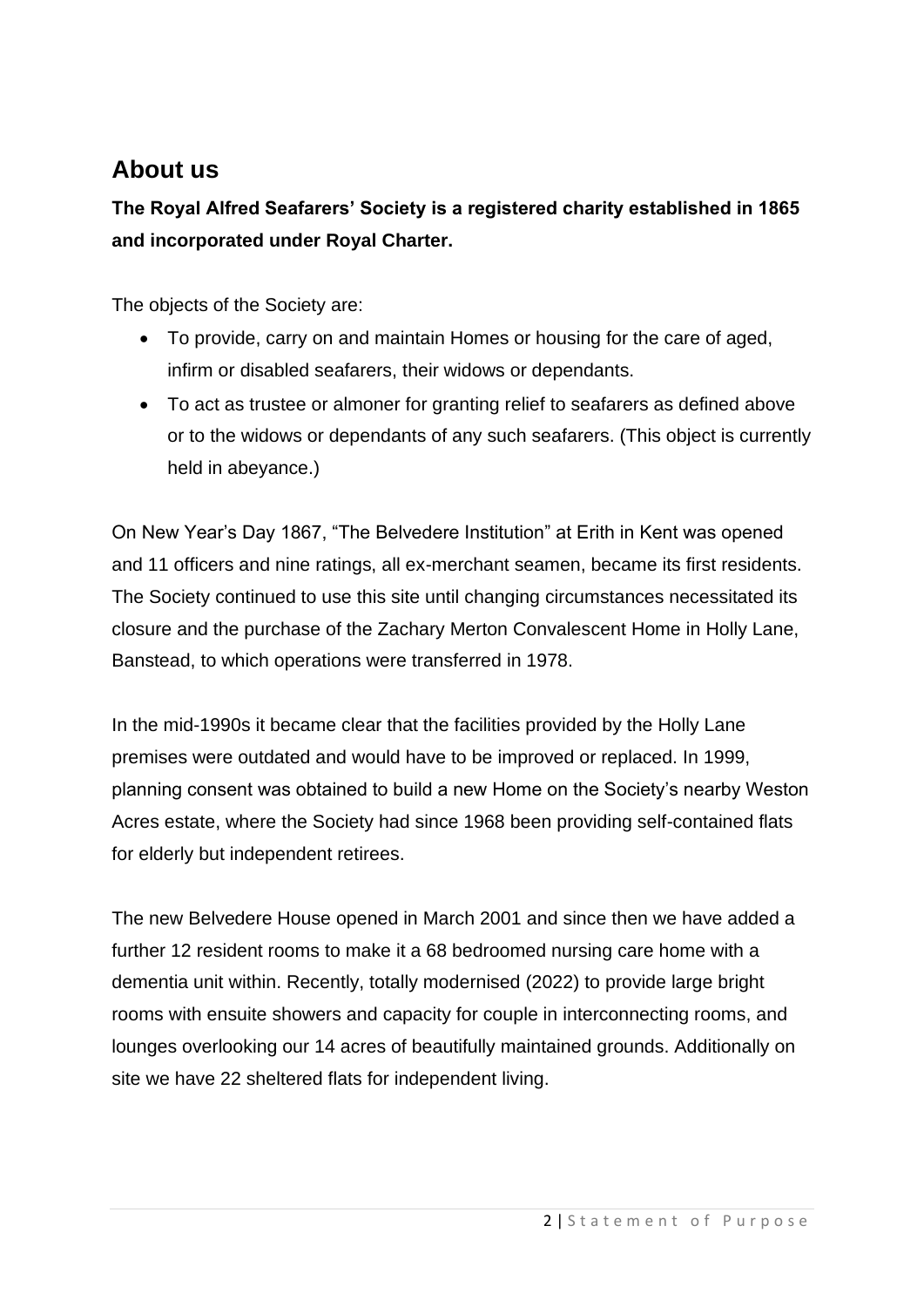#### **Introduction**

This document summarises basic information about Belvedere House for users of our service, people who are considering using our service, and the friends, relatives, carers and representatives of users and potential users.

The Statement of Purpose is written to comply with Regulation 12 of the Care Quality Commission (Registration) Regulations 2009. It can be produced in alternative formats in line with the Accessible Information Standard.

This requires a care service provider to produce and keep under review a statement that describes:

- its values, aims and objectives
- the services it provides to meet the needs of the people who use or might use the service
- information about the organisation, including the full name of the service provider and of any registered manager, together with their business address, telephone number and, where available, email addresses
- the legal or registration status of the service provider, eg a care home with or without nursing designed to provide care and accommodation for older people, people with dementia, etc
- the locations providing the organisation's registered services (where there is more than one).

#### **Information About the Organisation**

The person officially registered as carrying on the business of the care service is Commander Brian Boxall-Hunt O.B.E., who can be contacted at Head Office, Weston Acres, Woodmansterne Lane, Banstead, Surrey, SM7 3HB.

The person officially registered to manage the care service is Mrs Alice Mitroi, who is the person in day-to-day control of the care service's operations.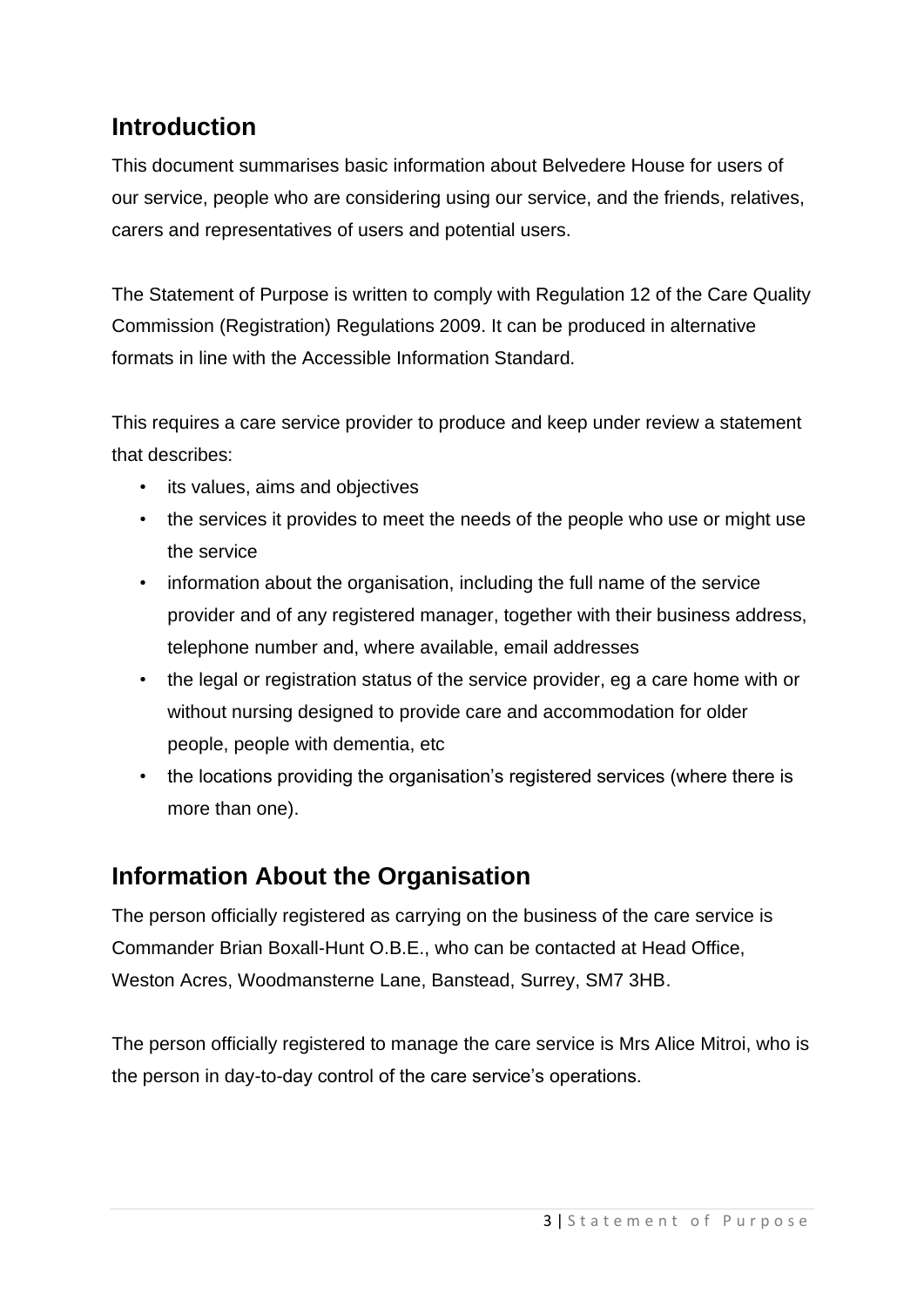#### **Values and Principles of Belvedere House**

The following statements reflect the values, principles and general aims of our care service for seafarers and their dependants.

- To focus on service users. We aim to provide personal care and support in ways which have positive outcomes for service users and promote their active participation.
- To ensure that we are fit for our purpose. We examine our operations constantly to ensure that we are successfully achieving our stated aims and purposes. We welcome feedback from our service users and their friends and relatives, and always listen to and respond to any concerns and complaints they might have about the service.
- To work for the comprehensive welfare of our service users. We aim to provide for each service user a package of care that contributes to his or her overall personal and healthcare needs and preferences.
- To work in partnership. We will co-operate with other services and professionals to help to maximise each service user's independence and to ensure as fully as possible the services user's maximum participation in the community.
- To keep people safe. We are committed to keeping the people who use our services safe from all forms of abuse and neglect and will always work closely with the safeguarding organisations to address any concerns raised.
- To prevent and control outbreaks of infectious illnesses. We follow all updated government and public health guidance to prevent and contain any spread of infectious illnesses such as Covid-19.
- To avoid mistakes. We will try our best not to make mistakes but where we do make them we will be open and honest about them, put them right as quickly as possible and learn how to avoid making them again.
- To meet assessed needs. Before we provide services, we ensure that a potential service user's needs and preferences are thoroughly assessed. We aim to ensure that the care the service provides meets the assessed needs of each service user, that needs are re-assessed as frequently as necessary,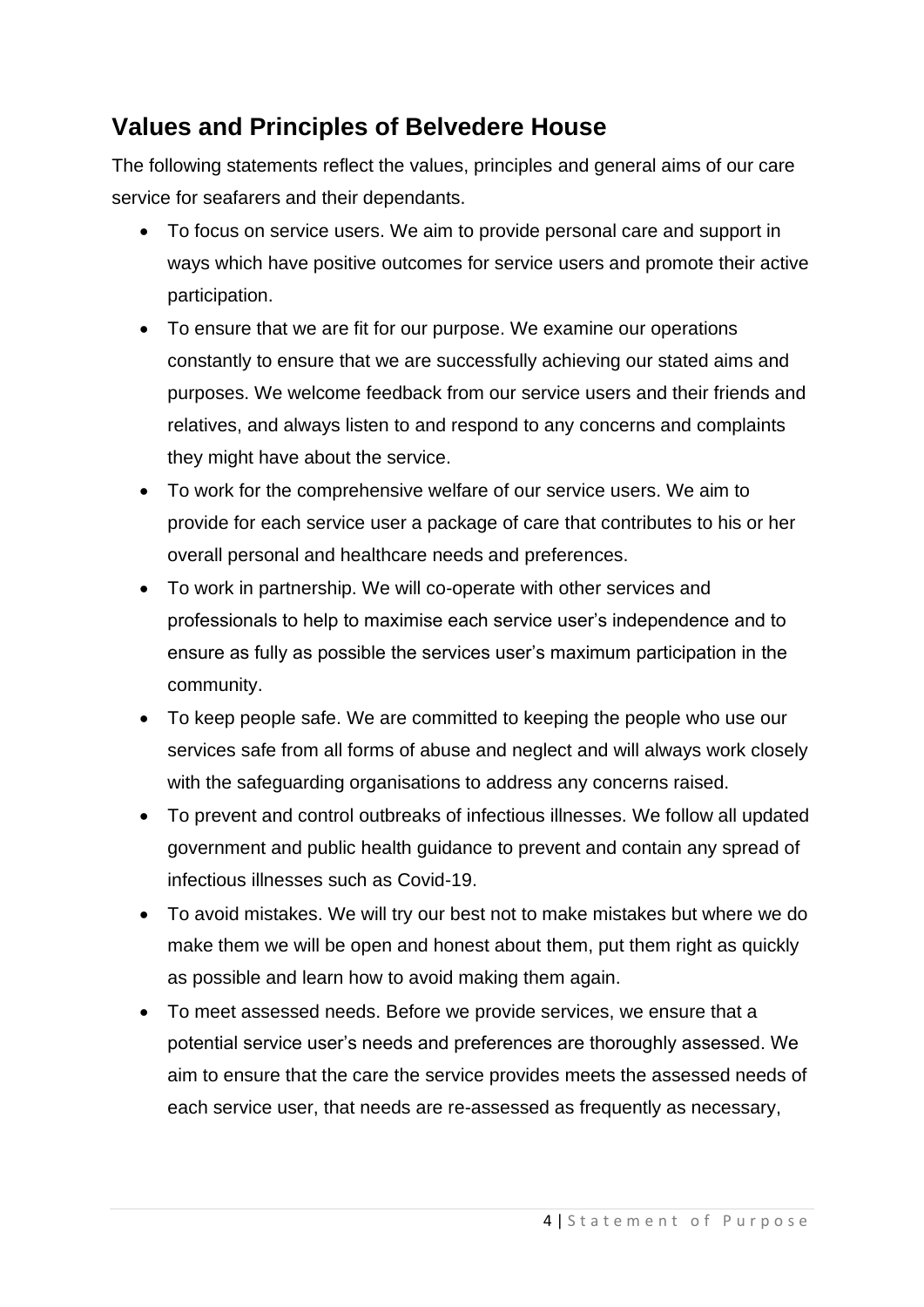and that the care and support provided have the flexibility to respond to changing needs or requirements.

- To provide quality services. We are whole-heartedly committed to providing top quality services and to continuous improvement in the level of the care we offer.
- To employ a quality workforce. Standards for our managers and staff are based on the national occupational standards for the care industry.

#### **Rights**

We place the rights of residents who use our services at the forefront of our philosophy of care. We seek to advance these rights in all aspects of the environment and the services we provide and to encourage our residents to exercise their rights to the full.

#### **Privacy**

We recognise that life in a communal setting and the need to accept help with personal tasks are inherently invasive of a resident's ability to enjoy the pleasure of being alone and undisturbed. We therefore strive to retain as much privacy as possible for our residents in the following ways.

- Giving help in intimate situations as discreetly as possible.
- Helping residents to furnish and equip their rooms in their own style and to use them as much as they wish for leisure, meals and entertaining.
- Offering a range of locations around the home for residents to be alone or with selected others.
- Providing locks on residents' storage space, bedrooms and other rooms in which residents need at times to be uninterrupted.
- Guaranteeing residents' privacy when using the telephone, opening and reading post and communicating with friends, relatives or advisors.
- Ensuring the confidentiality of information the home holds about residents.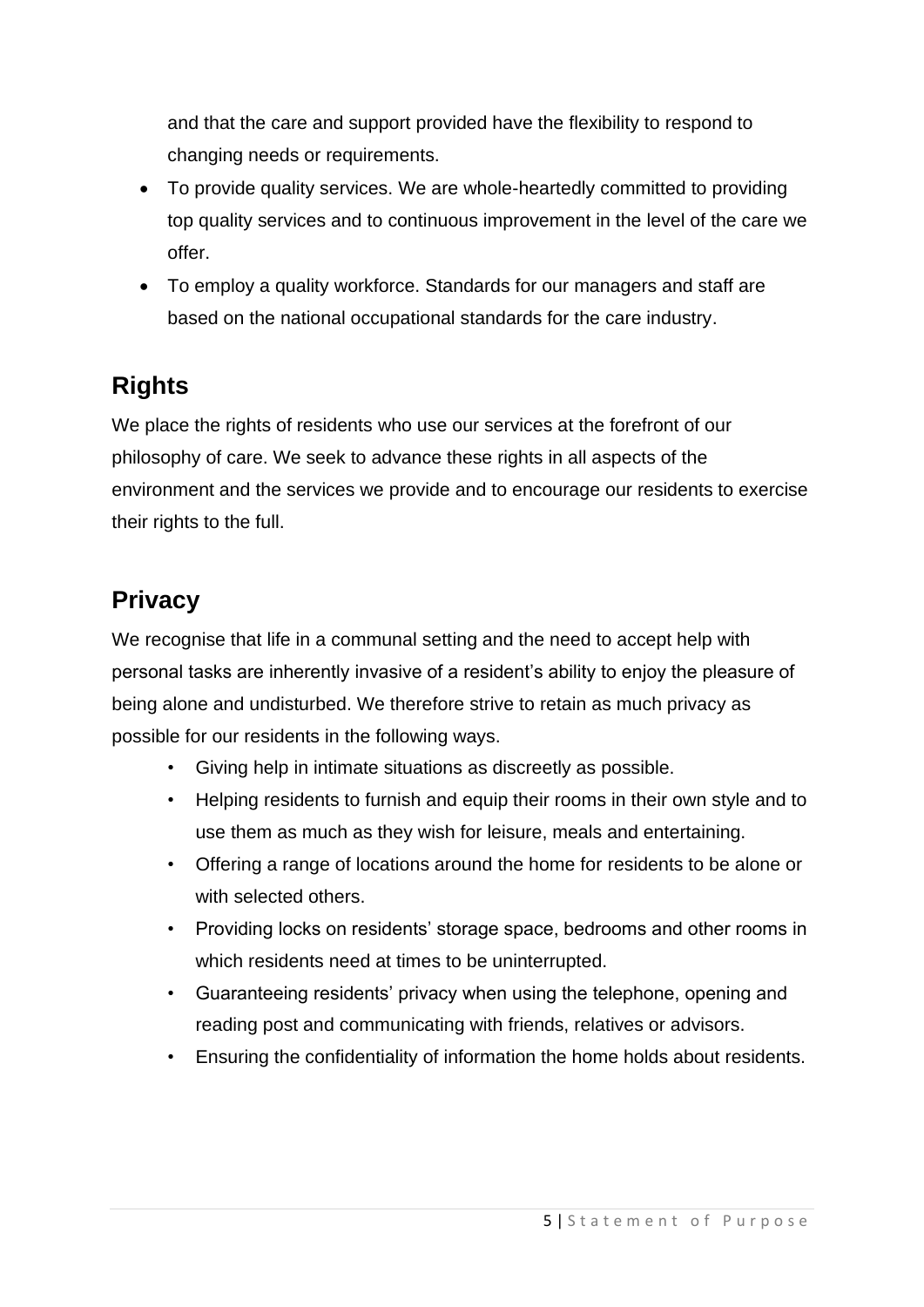### **Dignity**

Disabilities quickly undermine dignity, so we try to preserve respect for the intrinsic value of those who use our services in the following ways.

- Treating each resident as a special and valued individual.
- Helping residents to present themselves to others as they would wish through their own clothing, their personal appearance and their behaviour in public.
- Offering a range of activities which enables each resident to express themselves as a unique individual.
- Tackling the stigma from which our residents may suffer through age, disability or status.
- Compensating for the effects of disabilities which residents may experience on their communication, physical functioning, mobility or appearance.

#### **Independence**

We are aware that our residents who use our services have given up a good deal of their independence in entering a group living situation. We regard it as all the more important to foster our service users' remaining opportunities to think and act without reference to another person in the following ways.

- Providing as tactfully as possible human or technical assistance when it is needed.
- Maximising the abilities our residents retain for self-care, for independent interaction with others, and for carrying out the tasks of daily living unaided.
- Helping residents take reasonable and fully thought-out risks.
- Promoting possibilities for residents to establish and retain contacts beyond the home.
- Using any form of restraint on residents only in situations of urgency when it is essential for their own safety or the safety of others.
- Encouraging residents to access and contribute to the records of their own care.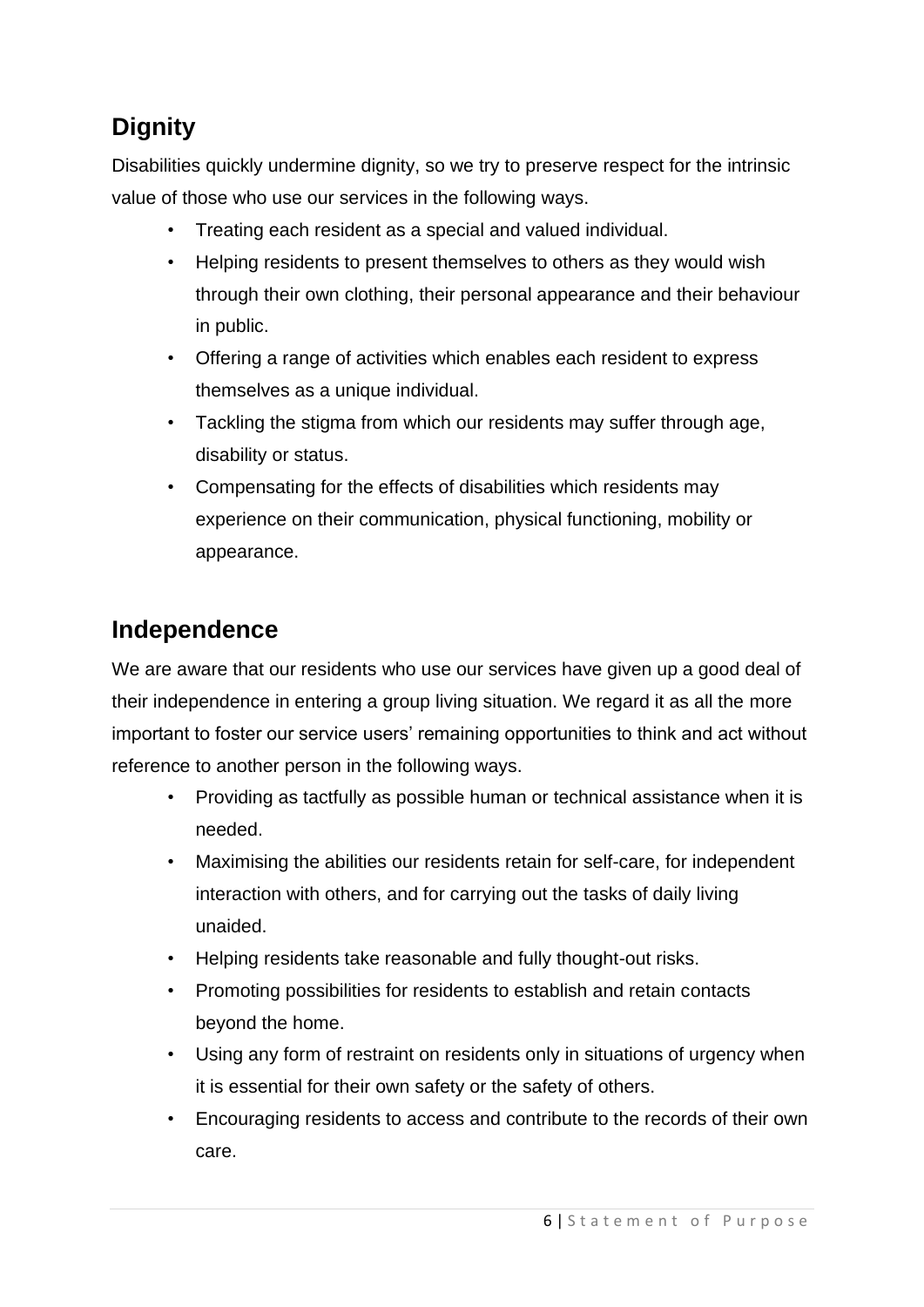### **Security**

We aim to provide an environment and structure of support which responds to the need for security in the following ways.

- Offering assistance with tasks and in situations that would otherwise be perilous for residents.
- Protecting residents from all forms of abuse and from all possible abusers.
- Providing readily accessible channels for dealing with complaints by residents.
- Creating an atmosphere in the home which residents experience as open, positive and inclusive.

### **Civil Rights**

Having disabilities and residing in a home can act to deprive our residents who use our services of their rights as citizens. We therefore work to maintain our service users' place in society as fully participating and benefiting citizens in the following ways.

- Ensuring that residents have the opportunity to vote in elections and to brief themselves fully on the democratic options.
- Preserving for residents full and equal access to all elements of the National Health Service.
- Helping residents to claim all appropriate welfare benefits and social services.
- Assisting residents' access to public services such as libraries, further education and lifelong learning.
- Facilitating residents in contributing to society through volunteering, helping each other and taking on roles involving responsibility within and beyond the home.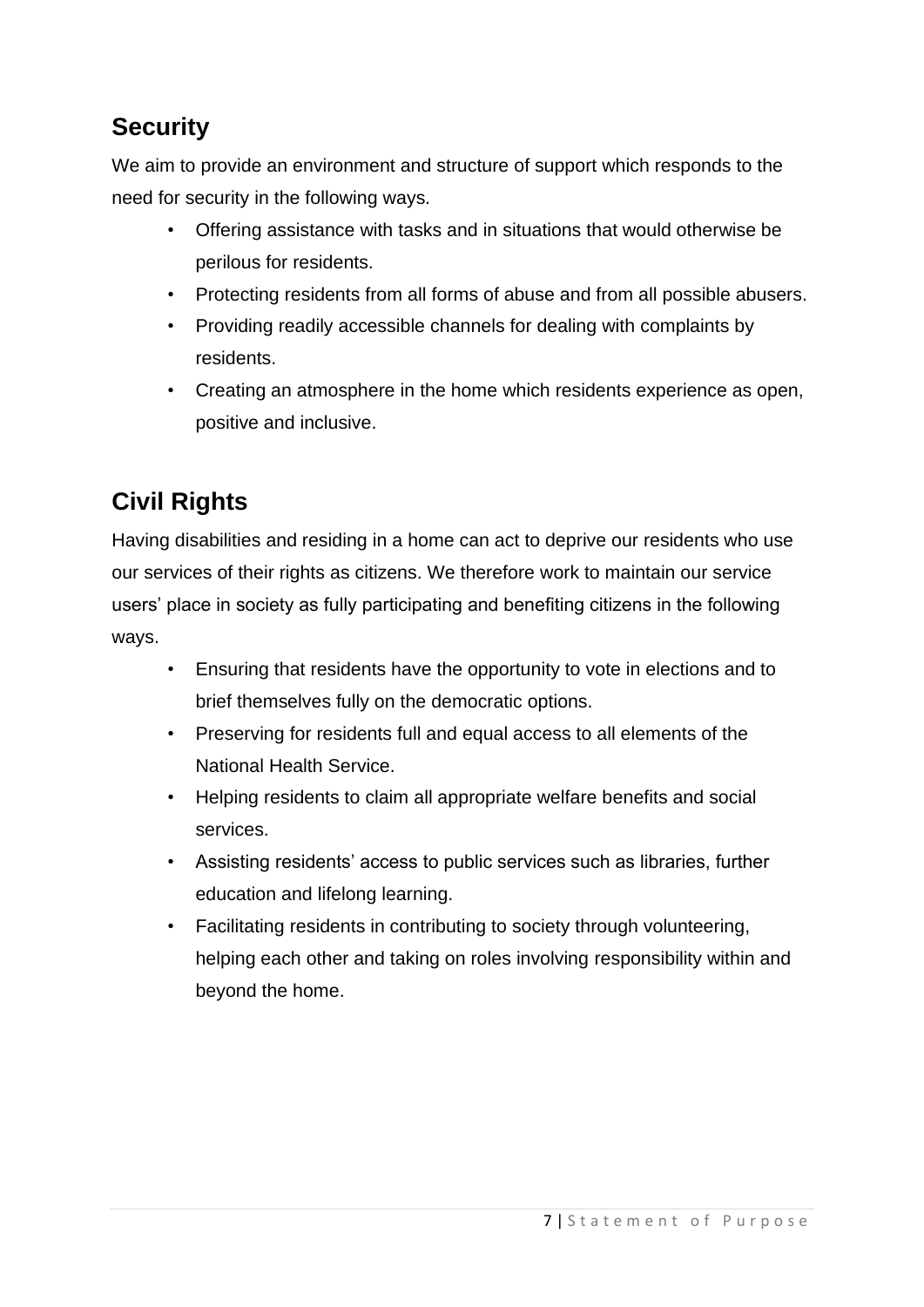#### **Choice**

We aim to help our service users exercise the opportunity to select from a range of options in all aspects of their lives in the following ways.

- Providing meals which enable residents as far as possible to decide for themselves where, when and with whom they consume food and drink of their choice.
- Offering residents a wide range of leisure activities from which to choose.
- Enabling residents to manage their own time and not be dictated to by set communal timetables.
- Avoiding wherever possible treating residents as a homogeneous group.
- Respecting individual, unusual or eccentric behaviour in residents.
- Retaining maximum flexibility in the routines of the daily life of the home.

#### **Fulfilment**

We want to help our service users to realise personal aspirations and abilities in all aspects of their lives. We seek to assist this in the following ways.

- Informing ourselves as fully as each resident wishes about their individual histories and characteristics.
- Providing a range of leisure and recreational activities to suit the tastes and abilities of all residents, and to stimulate participation.
- Responding appropriately to the personal, intellectual, artistic and spiritual values and practices of every resident.
- Respecting our residents' religious, ethnic and cultural diversity.
- Helping our residents to maintain existing contacts and to make new liaisons, friendships, and personal or sexual relationships if they wish.
- Attempting always to listen and attend promptly to any resident's desire to communicate at whatever level.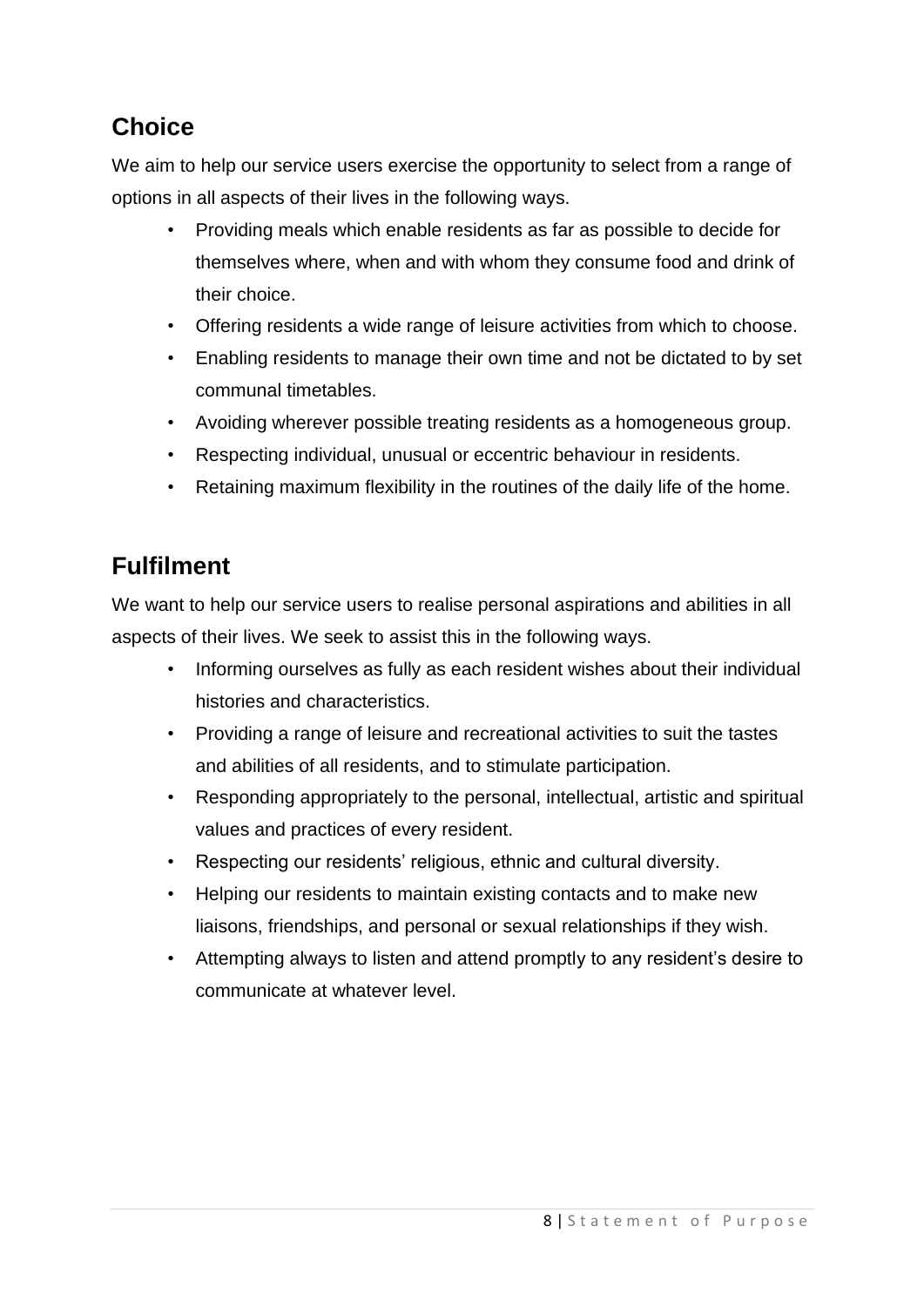#### **Diversity**

We aim to demonstrate that we welcome and celebrate the diversity of people in our community and in this home. We try to do this by:

- positively communicating to our service users that their diverse backgrounds enhance the life of the home
- respecting and providing for the ethnic, cultural and religious practices of service users
- outlawing negatively discriminatory behaviour by staff and others
- accommodating individual differences without censure
- helping service users to celebrate events, anniversaries and festivals that are important to them.

### **Safeguarding**

We aim to make the safeguarding of our service users an utmost priority and seek to comply with all legal requirements in our safeguarding practices. We therefore work closely with the local safeguarding adults' board over any issues relating to the safety of its service users from any kind of harm and the CQC where involved.

#### **Quality Care**

We wish to provide the highest quality of care, and to do this we give priority to a number of areas relating to the operation of the home and the services we provide.

#### **Choice of Home**

We recognise that every prospective resident should have the opportunity to choose a home which suits their needs and abilities. To facilitate that choice and to ensure that our residents know precisely what services we offer, we will do the following.

- Provide detailed information on the home by publishing a statement of purpose and a detailed service user guide/information about the home.
- Give each resident a contract or a statement of terms and conditions specifying the details of the relationship.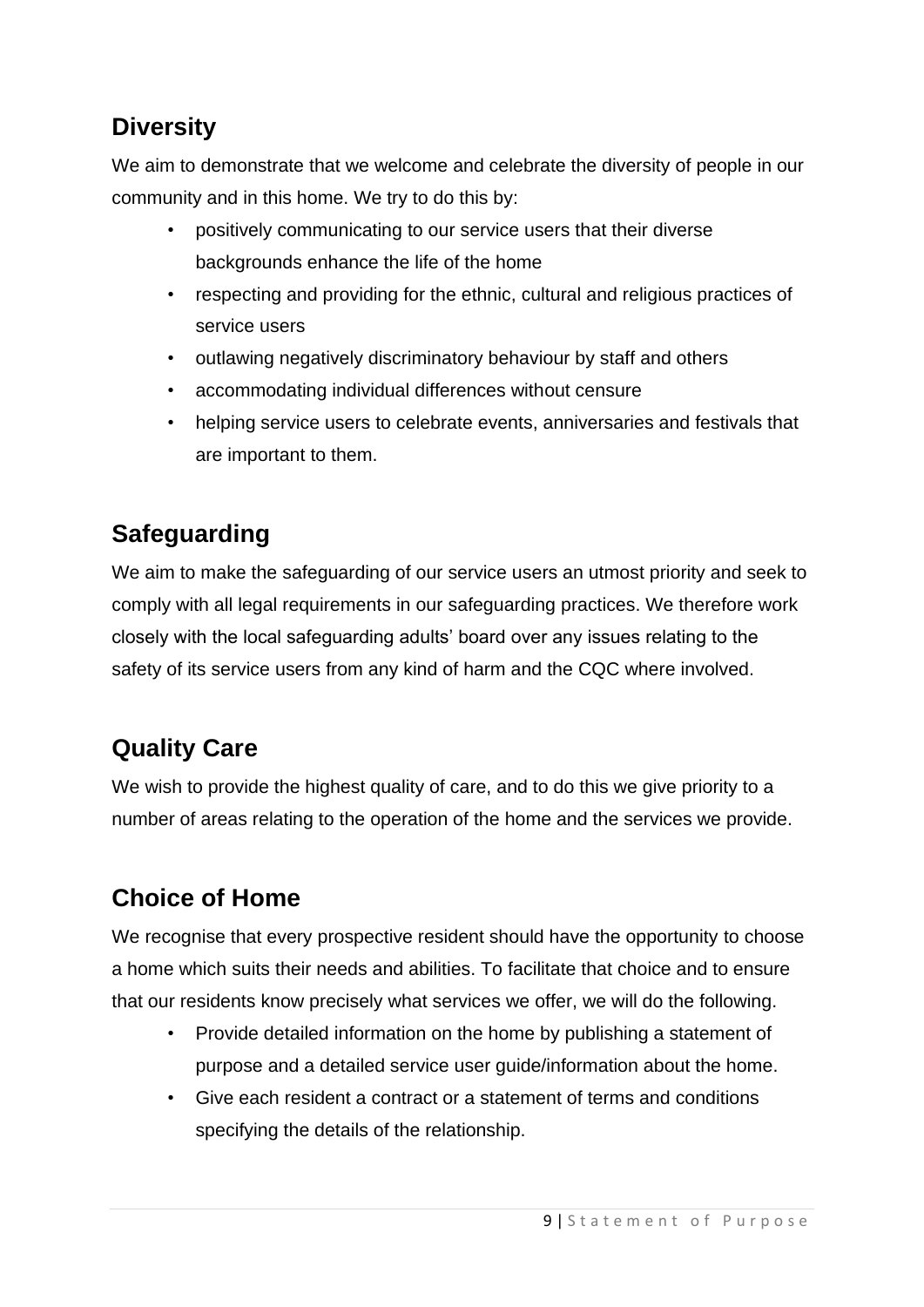- Ensure that every prospective resident has their needs expertly assessed before a decision on admission is taken.
- Demonstrate to every person about to be admitted to the home that we are confident that we can meet their needs as assessed.
- Offer introductory visits to prospective residents and avoid unplanned admissions except in cases of emergency.

#### **Personal and Healthcare**

We draw on expert professional quidelines for the services the home provides. In pursuit of the best possible care, we will do the following.

- Produce with each resident, regularly update, and thoroughly implement a service user plan of care, based on an initial and then continuing assessment.
- Seek to meet or arrange for appropriate professionals to meet the healthcare needs of each resident.
- Establish and carry out careful procedures for the administration of residents' medicines.
- Take steps to safeguard residents' privacy and dignity in all aspects of the delivery of health and personal care.
- Treat with special care residents who are dying, and sensitively assist them and their relatives at the time of death.

#### **Lifestyle**

It is clear that service users may need care and help in a range of aspects of their lives.

To respond to the variety of needs and wishes of service users, we will do the following.

• Aim to provide a lifestyle for residents which satisfies their social, cultural, religious and recreational interests and needs.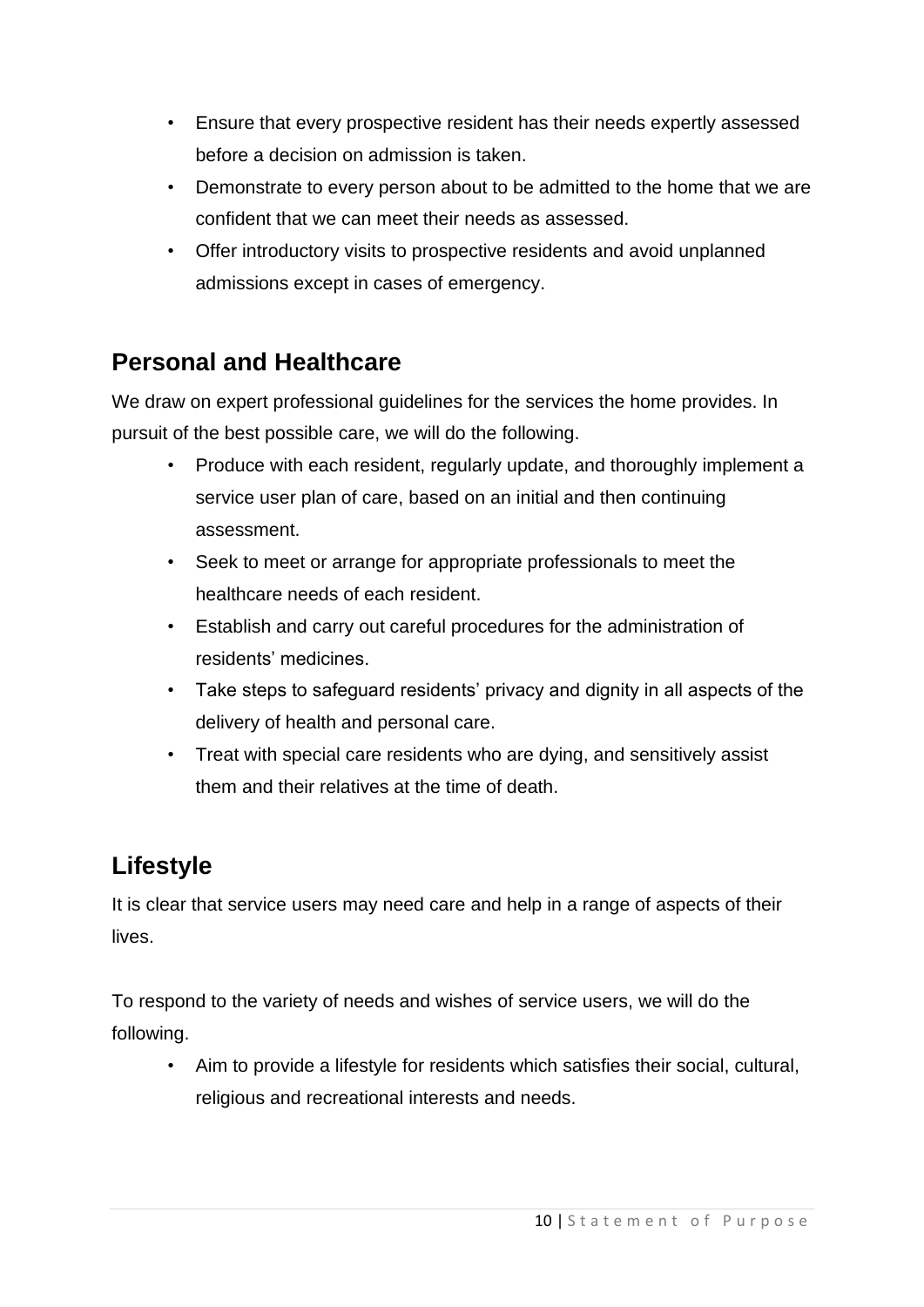- Help residents to exercise choice and control over their lives.
- Provide meals which constitute a wholesome, appealing and balanced diet in pleasing surroundings and at times convenient to residents.

#### **Concerns, Complaints and Protection**

Despite everything that we do to provide a secure environment, we know that residents may become dissatisfied from time to time and may even suffer abuse inside or outside the home. To tackle such problems we will do the following.

- Provide and, when necessary, operate a simple, clear and accessible complaints procedure.
- Take all necessary action to protect residents' legal rights.
- Make all possible efforts to protect residents from every sort of abuse and from the various possible abusers.

#### **The Environment**

The physical environment of the home is designed for residents' convenience and comfort. In particular, we will do the following.

- Maintain the buildings and grounds in a safe condition.
- Make detailed arrangements for the communal areas of the home to be safe and comfortable.
- Supply toilet, washing and bathing facilities suitable for the residents for whom we care.
- Arrange for specialist equipment to be available to maximise residents' independence.
- Provide individual accommodation to a high standard.
- See that residents have safe, comfortable bedrooms, with their own possessions around them.
- Ensure that the premises are kept clean, hygienic and free from unpleasant odours, with systems in place to control the spread of infection.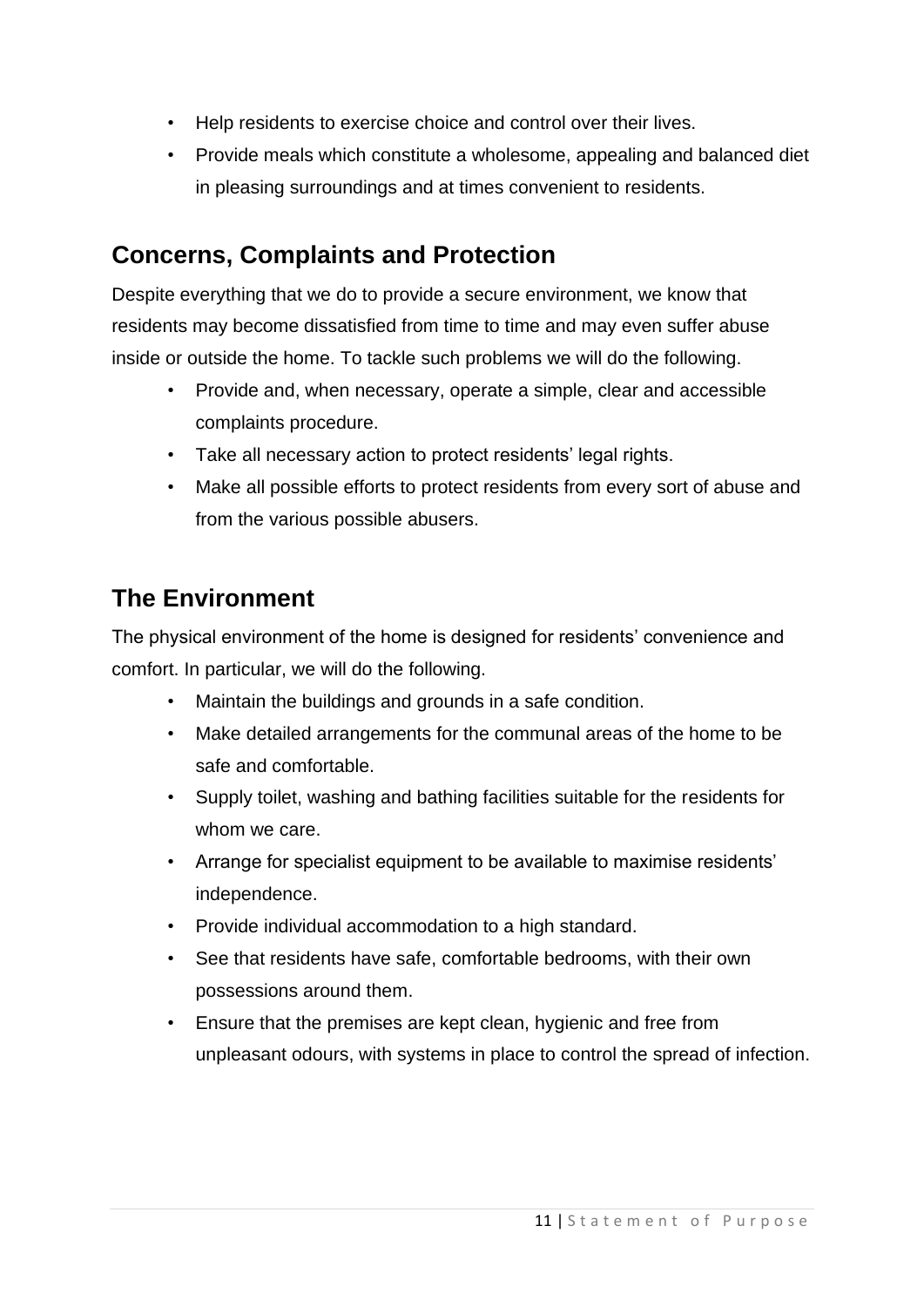### **Staffing**

We are aware that our staff will always play a very important role in service users' welfare. To maximise this contribution, we will do the following.

- Employ staff in sufficient numbers and with the relevant mix of skills to meet service users' needs.
- Provide at all times an appropriate number of staff with qualifications in health and social care as required.
- Observe recruitment policies and practices which both respect equal opportunities and protect service users' safety and welfare.
- Offer our staff a range of training which is relevant to their induction, foundation experience and further development.

#### **Management and Administration**

We know that the leadership of the service is critical to all its operations. To provide leadership of the quality required, we will do the following.

- Always engage as registered manager a person who is qualified, competent and experienced for the task.
- Aim for a management approach that creates an open, positive and inclusive atmosphere throughout the business.
- Install and operate effective quality assurance and quality monitoring systems.
- Work to accounting and financial procedures that safeguard service users' interests.
- Offer residents appropriate assistance in the management of their personal finances.
- Supervise all staff and voluntary workers regularly and carefully.
- Keep up-to-date and accurate records on all aspects of the home and its residents.
- Ensure that the health, safety and welfare of service users and staff are promoted and protected.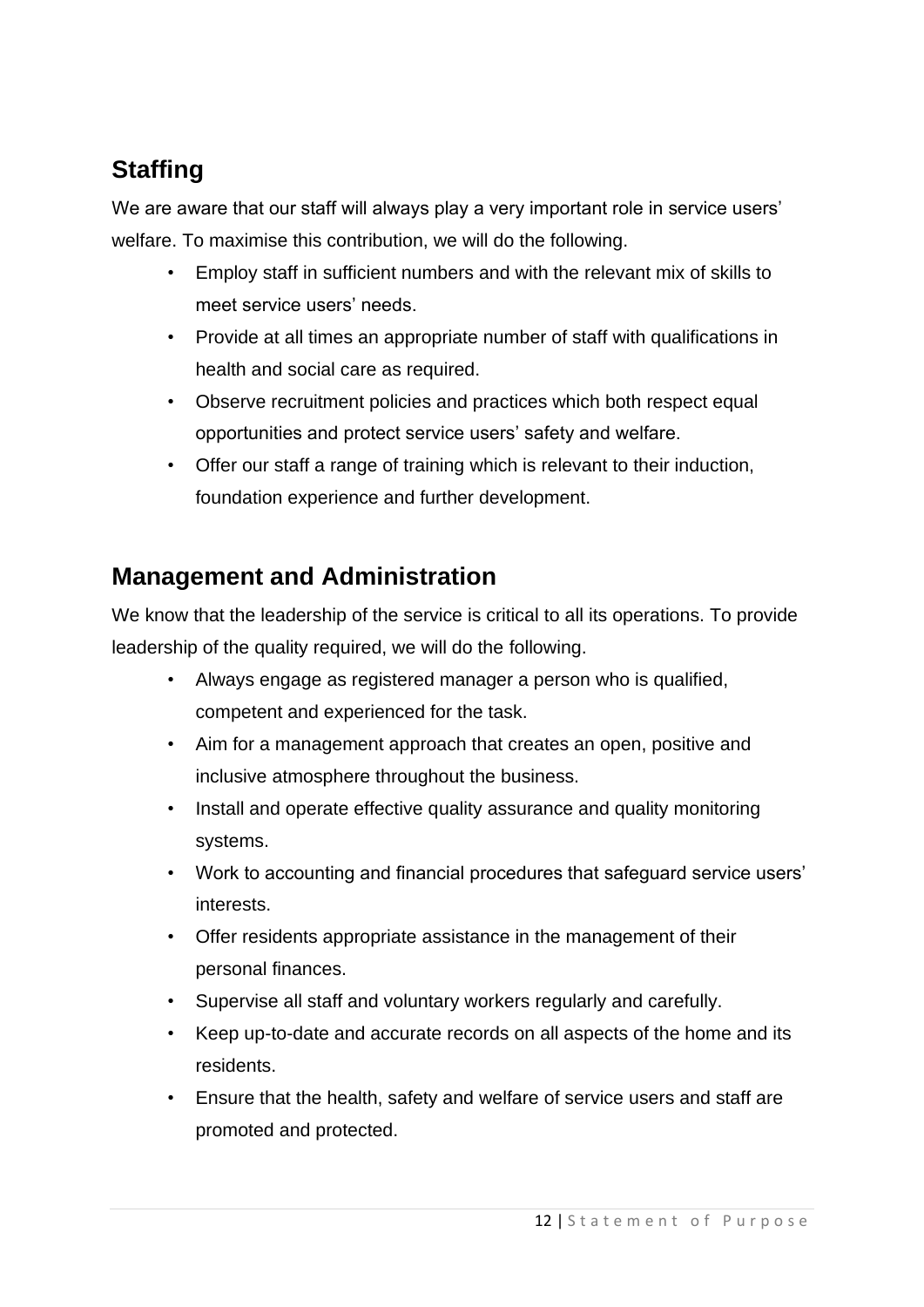#### **The Underpinning Elements**

A series of themes both cut across and underpin the aims we have relating to the rights of residents and quality care.

#### **Focus On Service Users**

We want everything we do in the home to be driven by the needs, abilities and aspirations of our residents, not by what staff, management or any other group would desire. We recognise how easily this focus can slip and we will remain vigilant to ensure that the facilities, resources, policies, activities and services of the home remain resident-led.

#### **Fitness For Purpose**

We are committed to achieving our stated aims and objectives and we welcome the scrutiny of our service users and their representatives.

#### **Comprehensiveness**

We aim to provide a total range of care, in collaboration with all appropriate agencies, to meet the overall personal and healthcare needs and preferences of our residents.

#### **Meeting Assessed Needs**

The care we provide is based on the thorough assessment of needs and the systematic and continuous planning of care for each resident.

#### **Quality Services**

We are aiming for a progressive improvement in the standards of training at all levels of our staff and management.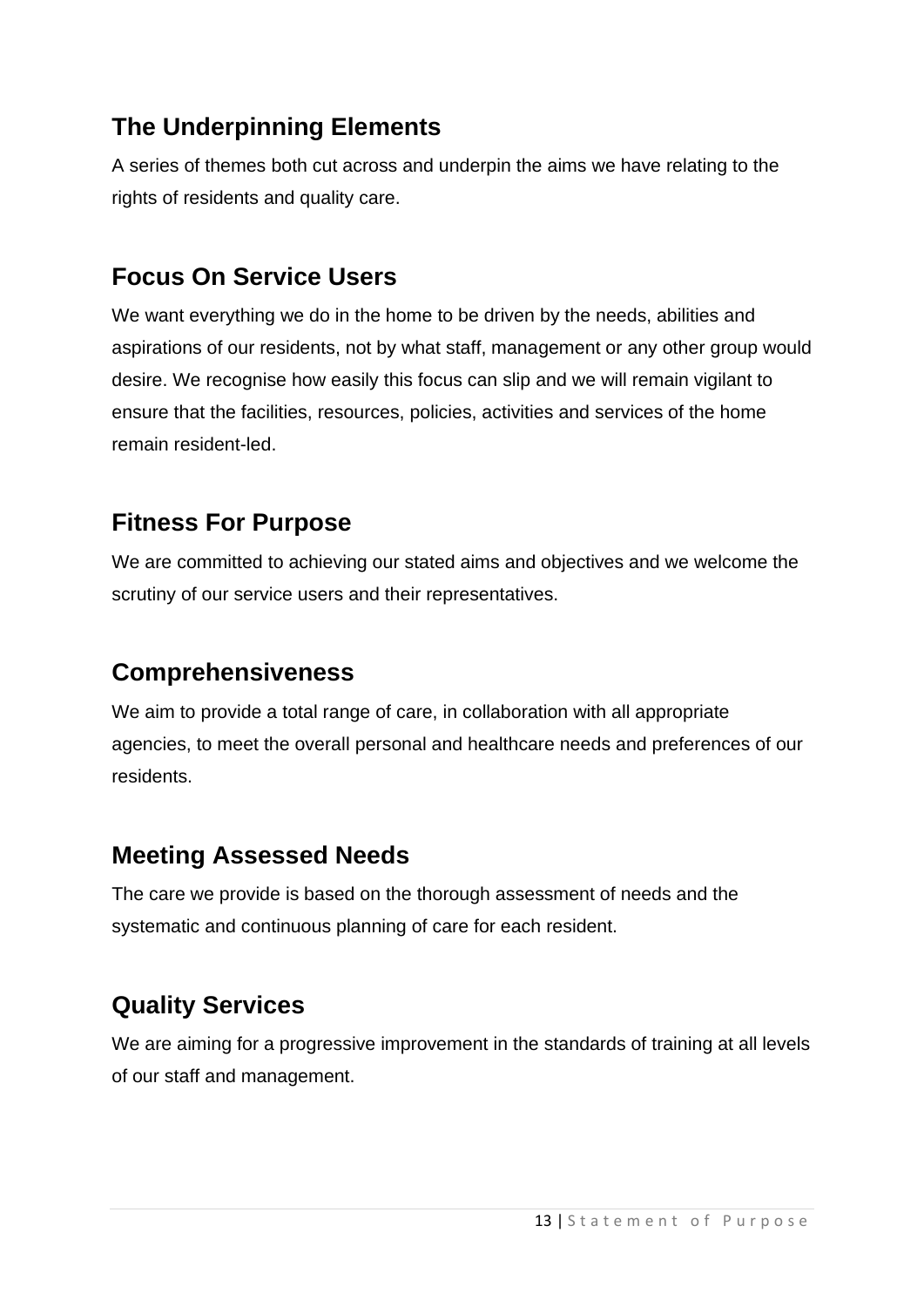#### **Facilities and Services of Belvedere House**

The management's qualifications and experience.

Commander Brian Boxall-Hunt O.B.E. has been the CEO of the Society and Nominated Responsible Individual under the care act 2014 since 2006. Before that he served in the Royal Navy for 35 years.

The relevant qualifications and experience of the Registered Home Manager, Mrs Alice Mitroi are as follows:

- Qualified as a staff nurse in 2013
- 7 years in Nursing Homes, 3 years as a staff nurse and 4 in a management role.
- Adult general nurse and social worker consolidated by a master's in management of health and social care services.

#### **The Home's Staff**

The home's total staff establishment is approximately 90, of whom 54 have duties involving direct care for service users.

#### **The Organisational Structure of the Home**

#### **Registered Provider:**

Commander Brian Boxall-Hunt OBE, FNI, Royal Navy Chief Executive Officer The Royal Alfred Seafarers' Society Head Office Weston Acres Woodmansterne Lane Banstead Surrey SM7 3HA Tel: 01737 353763 E: ceo@royalalfred.org.uk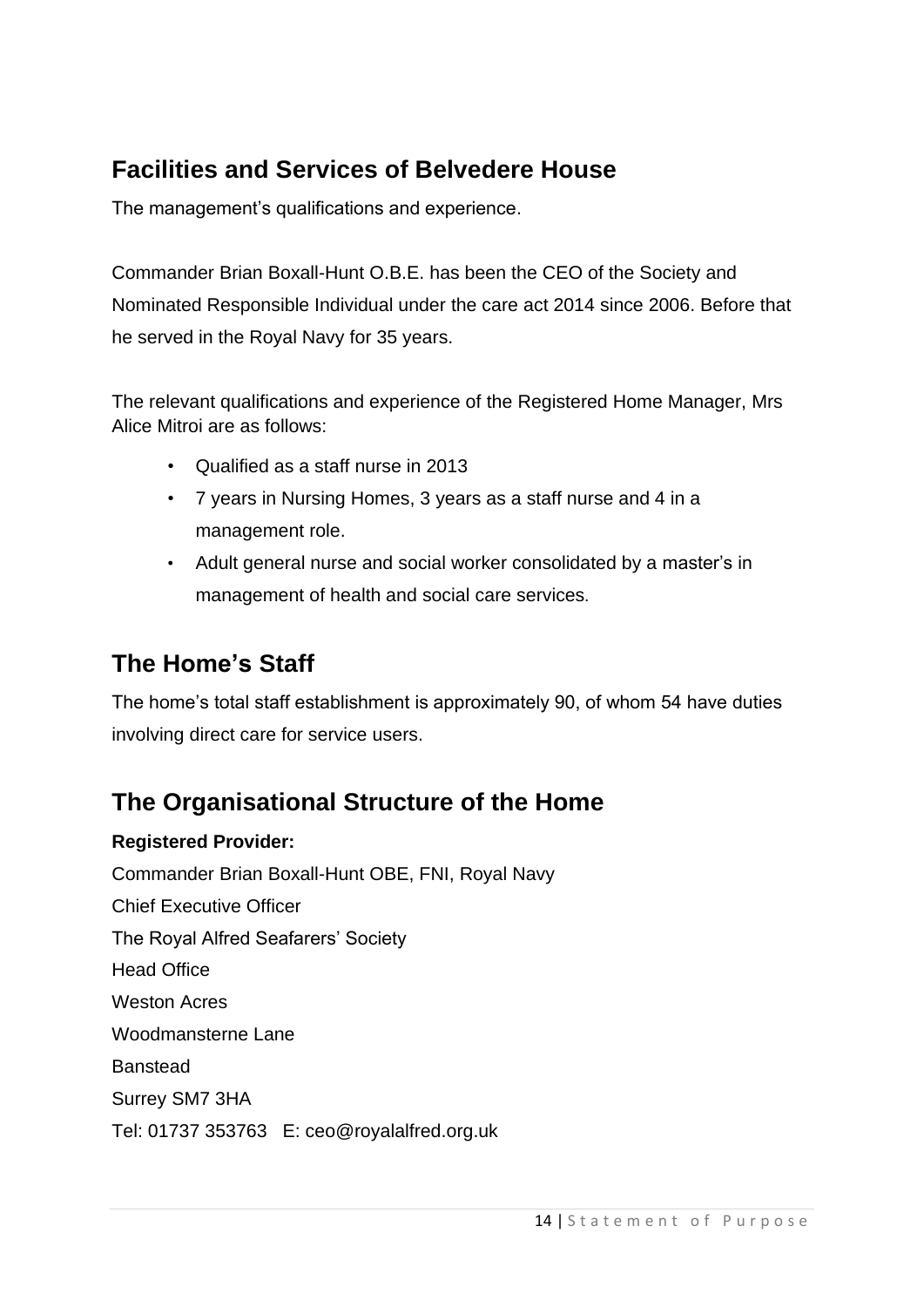#### **Registered/Clinical Manager:**

Mrs Alice Mitroi RGN MSc Belvedere House Weston Acres Woodmansterne Lane **Banstead** Surrey SM7 3HA Tel: 01737 360106 E: a.mitroi@royalalfred.org.uk

**Deputy Clinical Manager:** Mrs Diana Cuciureanu RGN

**Business Manager:** Mrs Karen Goddard

**Nursing staff:** We aim to always have four Registered Nurses on duty (2 upstairs and 2 downstairs) during the day and two during the night (1 upstairs and 1 downstairs) which far exceeds industry standards.

**Care staff:** The Care Assistants we employ have completed a National Vocational Qualification (NVQ) in Care at Level 2 or Level 3 or are training towards the qualification.

**Housekeeping:** The housekeeping is managed by Mrs Shirley Campbell, supported by Miss Louise Watson. We have experienced ancillary staff to take care of laundry and clean your personal rooms and ensure the communal areas are maintained to a high standard.

**Catering:** The kitchen is run by Mr Matt Goodman. At any one time, the kitchen is staffed by a minimum of one Chef and one Catering Assistant.

**Administration:** Mrs Maria Jobson is the Head of Admin Services and PA to the CEO and supported by Ms Brigida Gruosso, Mrs Robbie Kasey and Mrs Michelle Martin.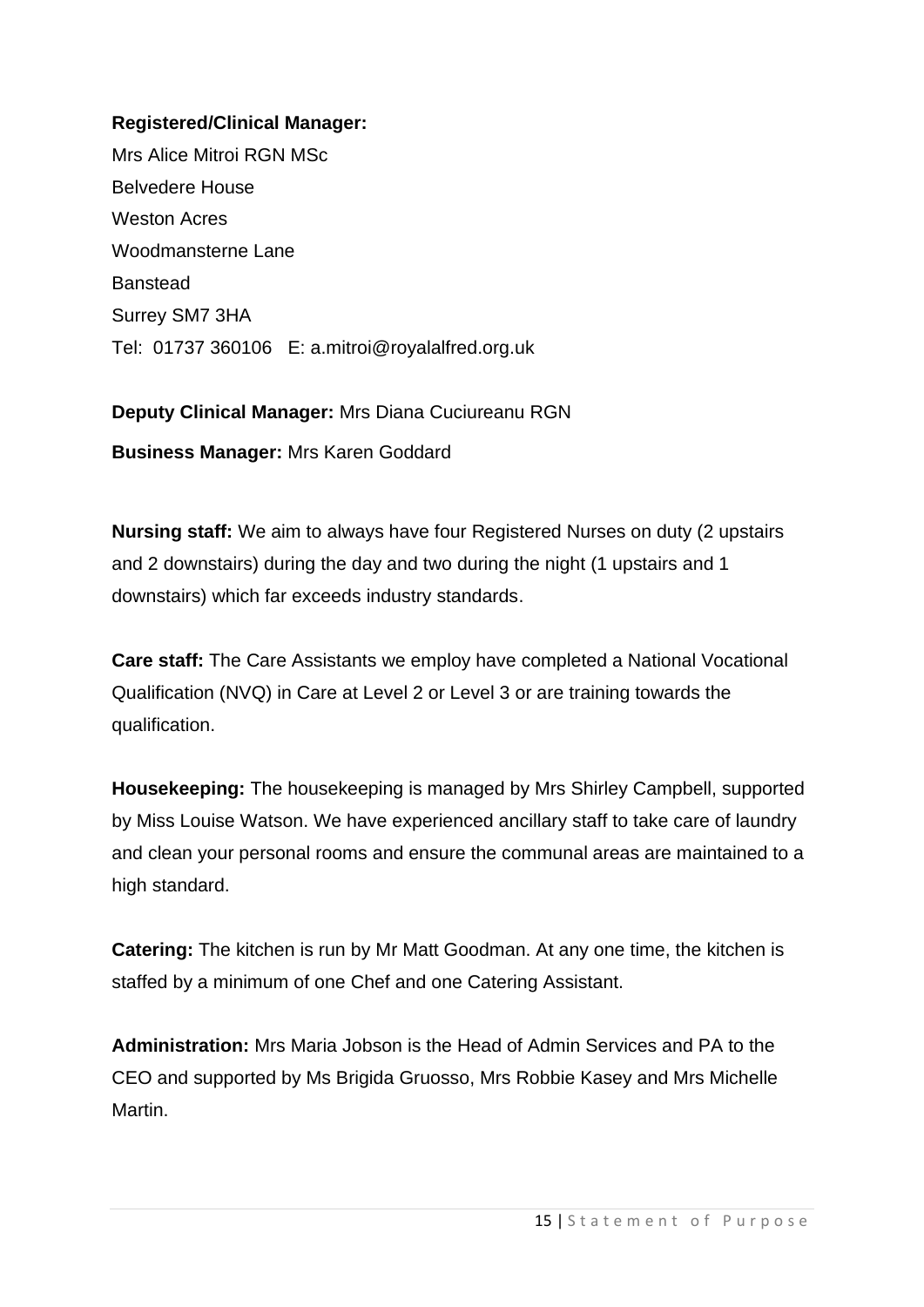**Estates:** Mr Richard Condie is the Estates Manager supported by Mr Nick Potroanchenu, Mr James Woodcraft, and Mr Catalin Buraga.

**Health and Wellbeing:** Mr George Parlapan and Mrs Elzbieta Walijewska-Aglan arrange social events and recreation within and outside of the Home.

**Bar Manager:** Mrs Nicole Lyes ensures that the bar is open for you to have your pre-lunch tipple!

**Welfare Manager:** Mrs Judy Condie looks after the welfare needs of the tenants.

**Home Trainer:** Mrs Sharon Hicks ensures that our staff receive up to date and relevant training that is relevant to their role.

**Accounts:** Mrs Jantimar Wiggins deals with invoicing, billing and other accountancy matters.

**Staff recruitment:** Belvedere House operates a robust recruitment procedure with references and a DBS (Disclosure & Barring Services) check on all staff prior to commencing work. This includes volunteers.

Staff training and supervision are ongoing procedures.

#### **Service Users Accommodated**

The home provides care and accommodation for older people. In particular, we provide a service for people with a seafaring background or the dependant of a seafarer. The home takes men and women.

#### **The Range of Needs Met**

The home aims to provide a service for older people who require nursing care, including those with a diagnosis of dementia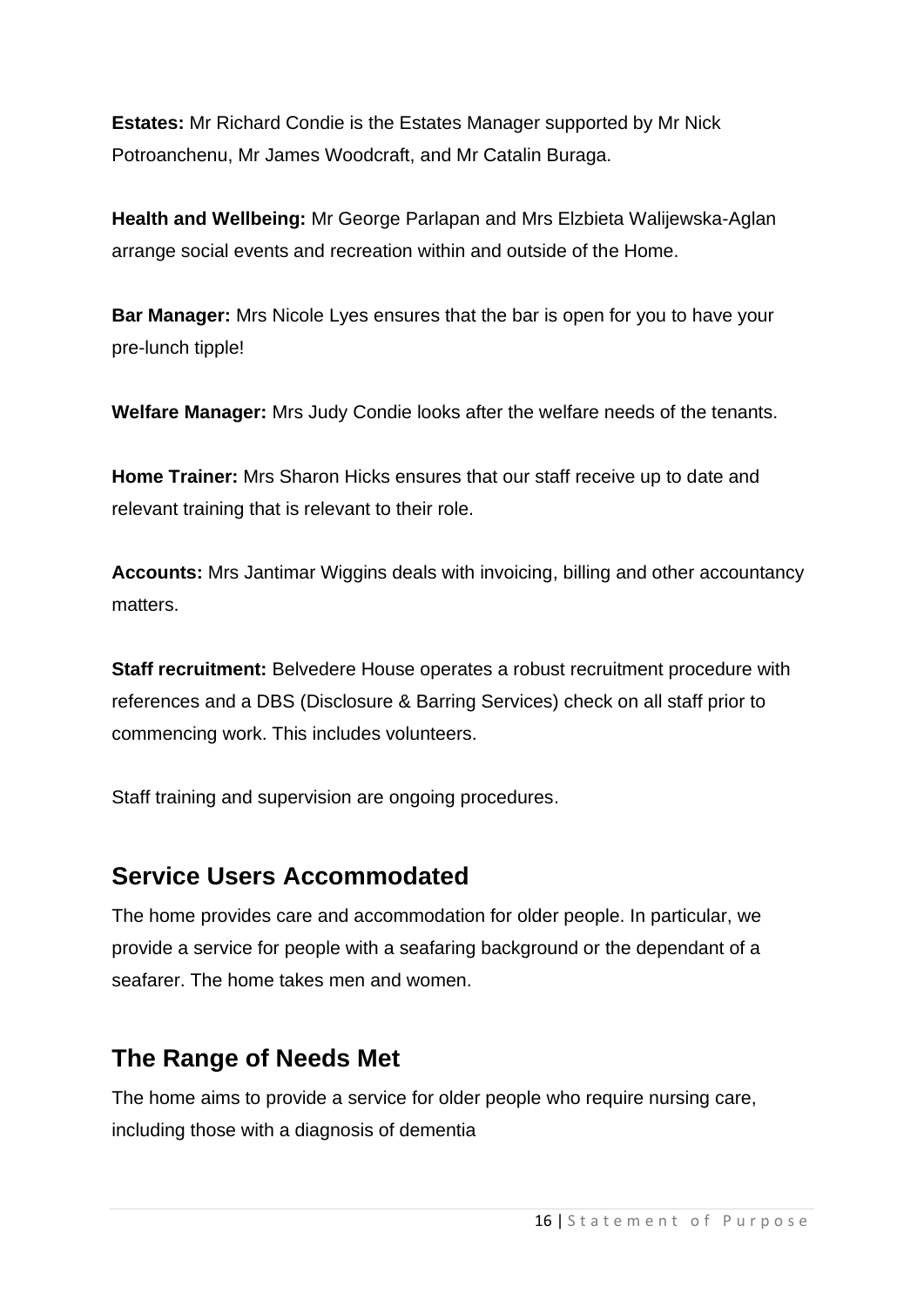#### **Admissions**

Under government regulations, potential residents must have their needs thoroughly assessed before entering a home; this is intended to provide each service user with the best possible information on which to make an informed choice about their future.

For potential residents who are already in touch with a social service or social work department, the initial assessment will be undertaken as part of the care management process, but we also need to assure ourselves and the service user that this home is suitable for them.

For potential residents who approach the home direct, appropriately trained staff will make a full assessment of need calling, with the service user's permission, on specialist advice and reports, as necessary.

The assessment will cover the range of health and social needs set out in CQC guidance (including risks concerning the Covid-19 situation). All information will be treated confidentially. The assessment helps the staff to be sure that the home can meet a potential resident's requirements and to make an initial plan of the care we will provide.

We will provide prospective residents with as much information as possible about the home to help them make a decision about whether or not they want to live here. We offer the opportunity for a prospective resident to visit the home, join current residents for a meal and move in on a trial basis.

We are happy for a prospective resident to involve their friends, family or other representatives in seeing the home and the care and facilities we can provide before making the final decision about admission.

If we feel the home is not suitable for a particular person we will try to give advice on how to look for help elsewhere.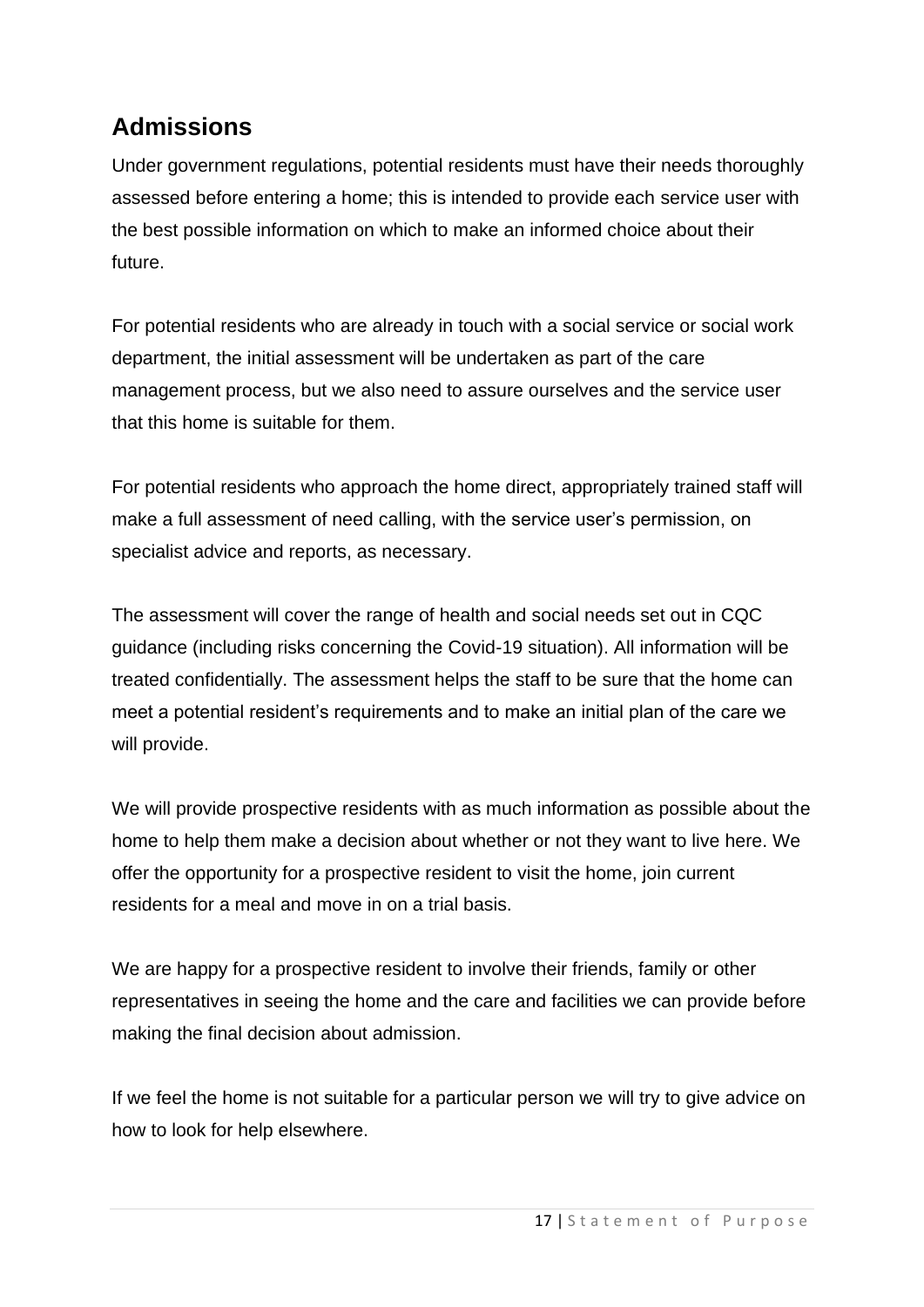If, exceptionally, an emergency admission has to be made, we will inform the new resident within 48 hours about key aspects, rules and routines of the home and carry out the full information and assessment process within five days.

#### **Social Activities, Hobbies and Leisure Interests**

We try to make it possible for our residents to live their lives as fully as possible. In particular, we do the following.

- We aim as part of the assessment process to encourage potential residents to share with us as much information as possible about their social, cultural and leisure interests, as a basis for helping them during their period of residence in the home.
- We try to help residents to continue to enjoy as wide a range of individual and group activities and interests as possible both inside and outside the home, to carry on with existing hobbies, pursuits and relationships, and to explore new avenues and experiences.
- All residents are entitled to use the dining room, the communal lounges, other sitting and circulating areas, and the grounds of the home, but those who wish to may remain in their own rooms whenever they like. Residents are encouraged to personalise their own rooms with small items of furniture and other possessions, and we try to follow individual preferences in matters of decoration and furnishings.
- We have regular organised social activities such as coffee mornings, keep-fit, parties, outings, entertainers, events involving other organisations or volunteers, and specialist facilities. We hope that friendships among residents will develop and that residents will enjoy being part of a community, but there is no compulsion on a resident to join in any of the communal social activities.
- We have facilities including a craft room, library, sensory stimulation equipment, telephones internet access, a bar, outdoor sitting areas and wheelchair accessible routes.
- To assist with the home's social programme, we have 3 health and wellbeing specialists.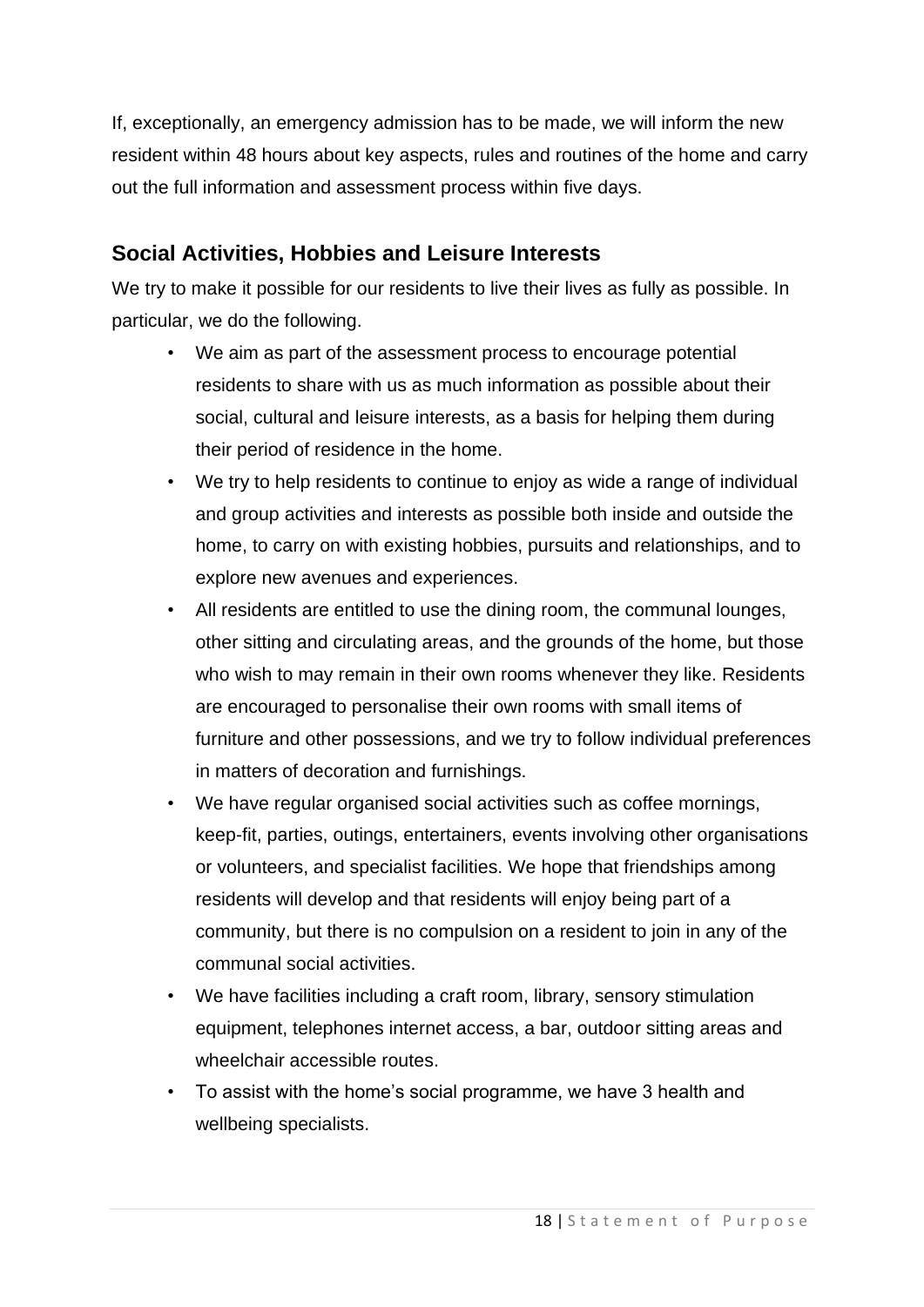- We recognise that food and drink play an important part in the social life of the home. We try to provide a welcoming environment in the dining room and to ensure that meals are pleasant unhurried occasions providing opportunities for social interaction as well as nourishment. As far as possible, we encourage residents to choose where they sit in the dining room, and meals can be served in residents' own rooms if desired.
- Three full meals are provided each day, the menu runs on a 4 week cycle and is changed 4 times per year. We have specials days to celebrate occasions such as Chinese new year, Trafalgar day and national chocolate day. Prior to a new menu being released, residents are invited to a tasting event to enable them to give feedback on new menu items. Residents are always offered a choice at meals, we cater for special and therapeutic diets as advised by specialist staff and as agreed in each resident's care plan, and care staff are available to provide discreet, sensitive and individual help with eating and drinking for those needing it.
- Snacks and hot and cold drinks are available at all times and details of what is available can be found in the residents room. We aim to make all of the food and drink we provide attractive, appealing and appetising, and to mark special occasions and festivals.
- We try to ensure that the home is a real part of the local community, so in principle we encourage visitors to the home such as local councillors, members of parliament, representatives of voluntary organisations, students, school children and others. Naturally, we respect the views of service users about whom they want to see or not to see.
- We recognise that risk-taking is a vital and often enjoyable part of life and of social activity. Some residents will wish to take certain risks despite or even because of their disability, but we try to ensure that residents are not subjected to unnecessary hazards.
- When a service user wishes to take part in any activity which could involve risk, we will carry out a thorough risk assessment with that individual, involving if they so desire a relative, friend or representative, and will agree and record action which will appropriately balance the factors involved.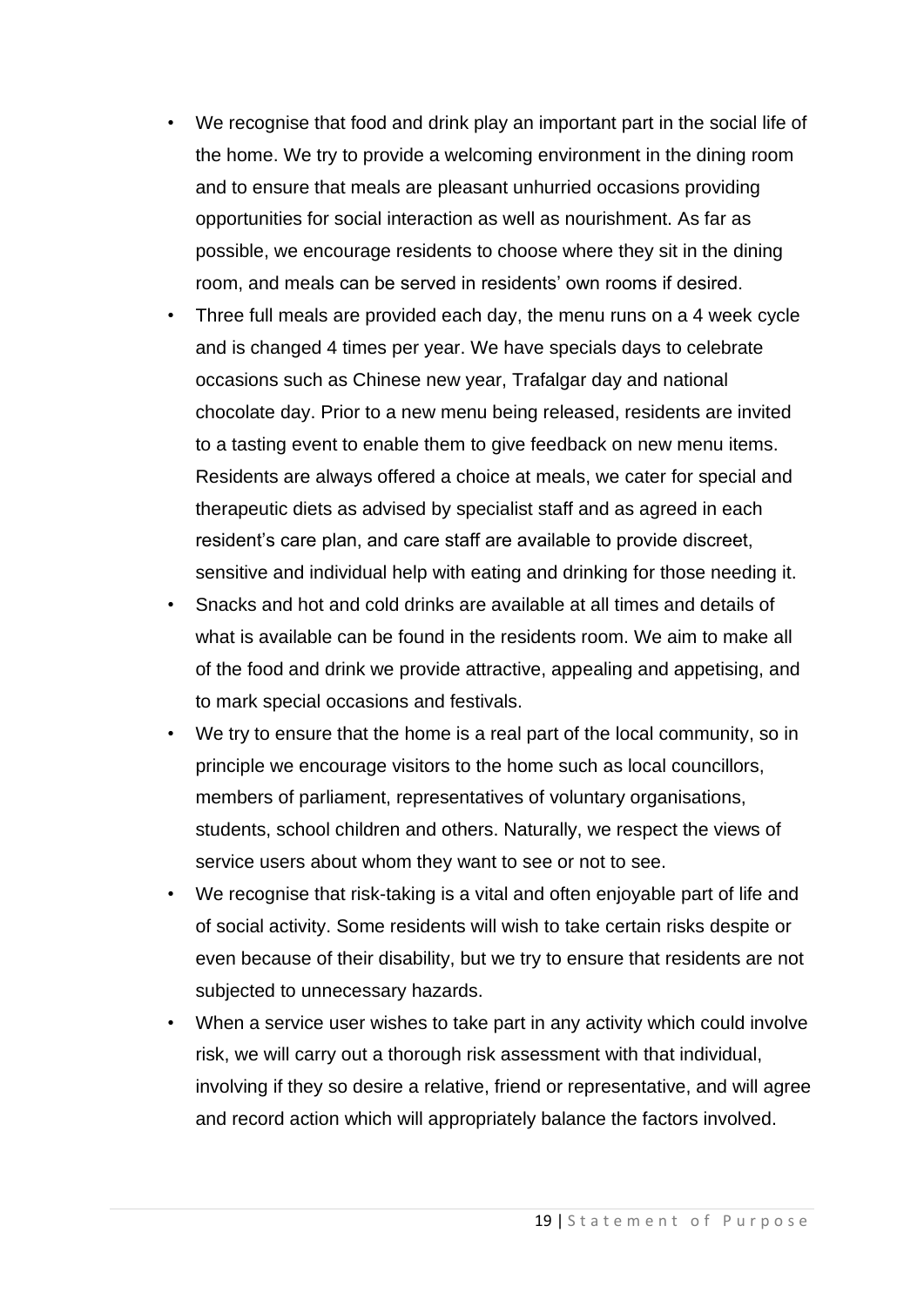Such risk assessments will be regularly reviewed, with the participation of all parties, in the light of experience.

- For the benefit of all residents and staff, we have designated the communal areas of the home as non-smoking. Residents who wish to may smoke can use the dementia courtyard or the courtyard off the main lounge.
- We may make a charge associated with some social activities and services; where this applies, the details will be made clear to the service user in advance.

## **Consulting Service Users About The Way The Home Operates**

We aim to give residents opportunities to participate in all aspects of life in the home. In particular, they are regularly consulted both individually and corporately about the way the home is run. We hold regular residents' meetings and menu planning meetings; we offer opportunities for residents to join staff meetings and recruitment interviews. We will consult residents when we make major changes in the home. We will formally ask residents for their feedback twice per year in June and December and will provide a feedback report after we have collated the results. Our objective is always to make the process of managing and running the home as transparent as possible, and to ensure that the home has an open, positive and inclusive atmosphere.

#### **Consultation With Residents And Their Representatives**

We try to consult users as fully as possible about all aspects of the operation of the home and the care provided. In particular, anonymous user satisfaction questionnaires twice per year and individual and group discussions.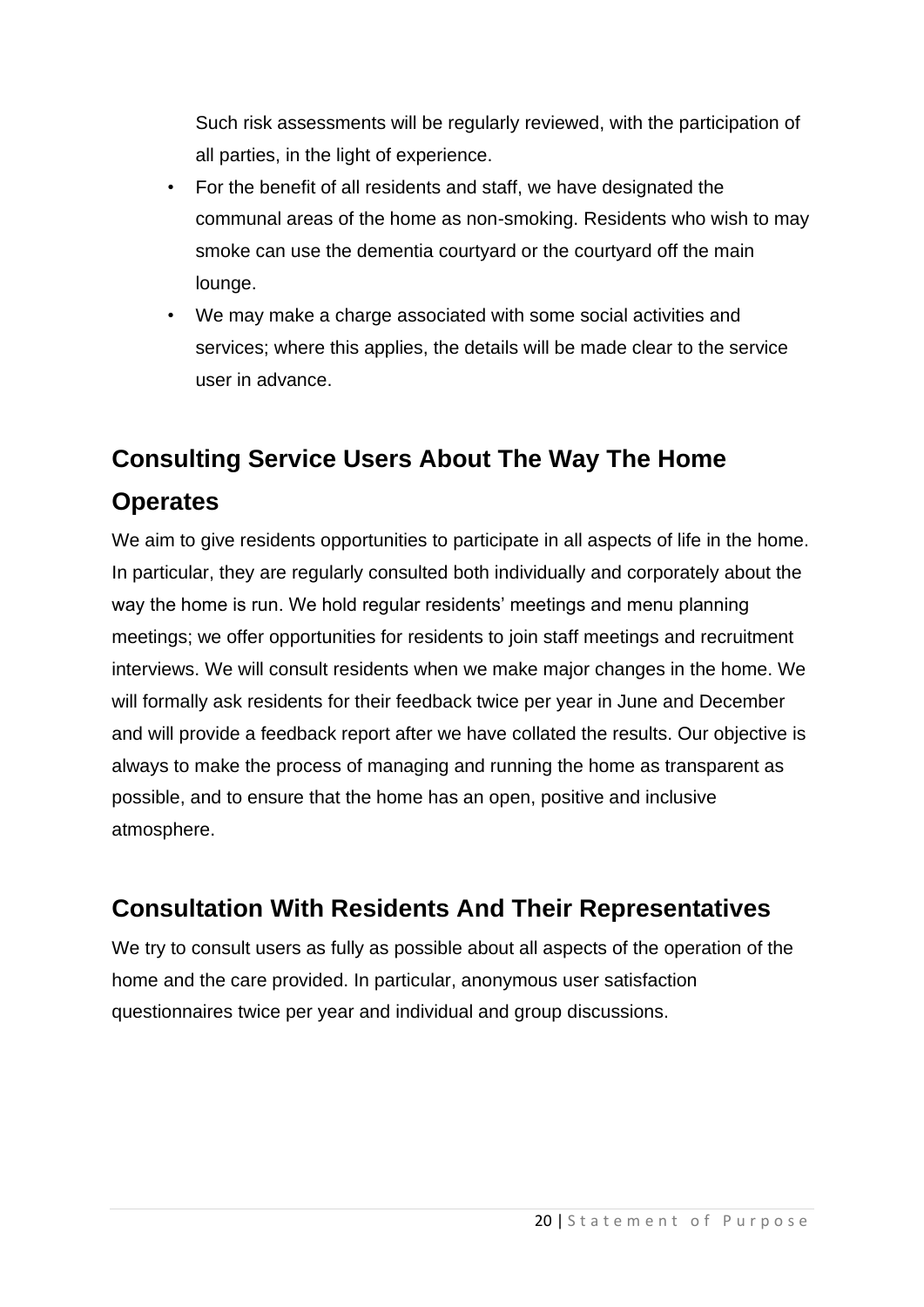### **Fire Precautions, Associated Emergency Procedures And Safe Working Practices**

All residents are made aware of the action to be taken in the event of a fire or other emergency, and copies of the home's fire safety policy and procedures are available on request. The home conforms to all relevant government guidance on promoting and protecting the health, safety and welfare of service users and staff.

#### **Arrangements For Religious Observances**

Residents who wish to practise their religion will be given every possible help and facility. In particular, we will do the following.

- We will try to arrange transport for residents to any local place of worship if required.
- If asked we will make contact with any local place of worship on a service user's behalf. We can usually arrange for a minister or a member of the relevant congregation to visit a service user who would like this.
- In the public areas of the home, we celebrate the major annual Christian festivals. Residents have the opportunity to participate or not as they wish.
- Particular care will be taken to try to meet the needs of residents from minority faiths. These should be discussed with the manager before admission.
- Relatives, friends and representatives
- Residents are given every possible help to maintain the links they wish to retain with their families and friends outside the home, but can choose whom they see and when and where.
- If a resident wishes, their friends and relatives are welcome to visit at any time convenient to the resident and to become involved in daily routines and activities. Visitors are welcome to join their loved one at meals times (for a small cost), we have a guest room for use (at a cost of £35 per night) and there are many areas in the home where residents may entertain visitors in private.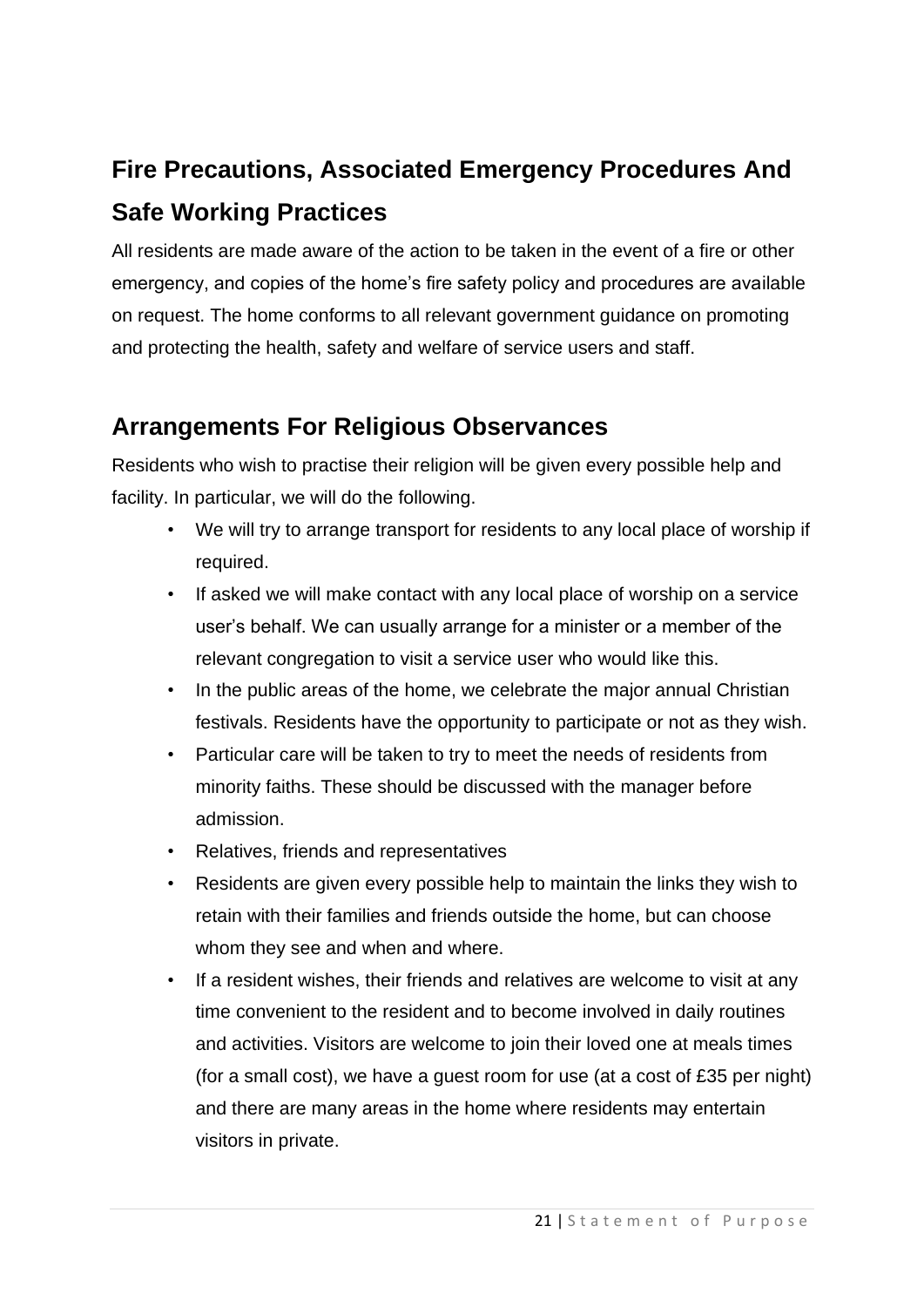If a resident wishes to be represented in any dealings with the home by a nominated friend, relative, professional person or advocate, we will respect their wishes and offer all necessary facilities.

#### **Concerns And Complaints**

The management and staff of the home aim to listen to and act on the views and concerns of residents and their representatives and to encourage discussion and action on issues raised before they develop into problems and formal complaints. We therefore welcome comments and suggestions from service users and their representatives, friends and relatives. Positive comments help us to build on our successes, but we can also learn from comments which are critical. We undertake to look into all comments or complaints as quickly as possible and to provide a satisfactory response.

Anyone who feels dissatisfied with any aspect of the home should, if possible, raise the matter in the first instance with a responsible member of staff. It may be that the staff member can take immediate action to respond, and if appropriate apologise. If the complainant feels uncomfortable about raising the behaviour of a particular member of staff with the individual directly, they should approach someone more senior. Any staff member receiving a complaint about themselves or a colleague will try to sort out the matter as quickly as possible.

If anyone who is dissatisfied with any aspect of the home feels that when they raised the matter informally it was not dealt with to their satisfaction or they are not comfortable with the idea of dealing with the matter on an informal basis, they should inform the manager of the home that they wish to make a formal complaint. The manager will then make arrangements to handle the complaint personally or will nominate a senior person for this task.

The person who is handling the complaint will interview the complainant and will either set down the details in writing or provide the complainant with a form for them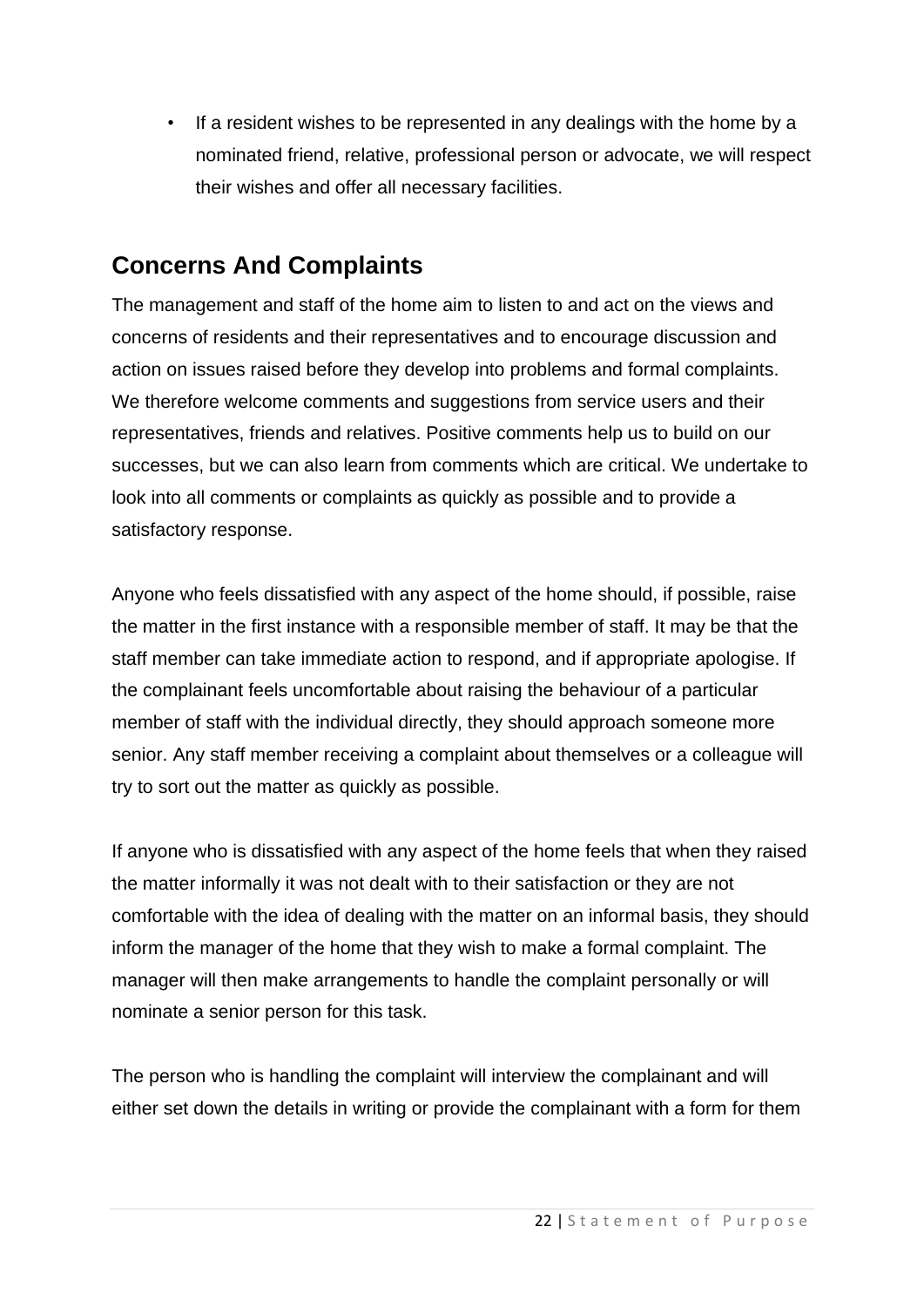to do so. The written record of a complaint must be signed by the complainant, who will be provided with a copy, together with a written acknowledgment that the complaint is being processed, outlining the timescale for responding. The complainant will be informed of their right at any stage to pursue the matter with the CQC and will be given details of how the CQC can be contacted.

The person handling the complaint will then investigate the matter, interviewing any appropriate staff. If it is necessary to interview other service users or anyone else, the complainant's permission will be sought.

Complaints will be dealt with confidentially and only those who have a need to know will be informed about the complaint or the investigation. The investigation will be completed within 28 days unless there are exceptional circumstances, which will be explained to the complainant. As soon as possible the person investigating the complaint will report back to the complainant, explaining what they have found and providing them with a written copy of their report.

The person who investigates a complaint will initiate any action which needs to be taken in response to their findings, will inform the complainant about any action, and will apologise or arrange for an apology if that is appropriate. We hope that this will satisfy the complainant and end the matter. If the complainant is satisfied, they will be asked to sign a copy of the report of the investigation and the action taken.

If a complainant is not satisfied with the investigation or the action taken, they will be informed of their right to pursue the matter with the CQC.

#### **Service User Plan Of Care**

At the time of a new resident's admission to the home, we work with the service user, and their friend, relative or representative if appropriate, to draw up a written plan of the care we will aim to provide. The plan sets out objectives for the care and how we hope to achieve those objectives and incorporates any necessary risk assessments.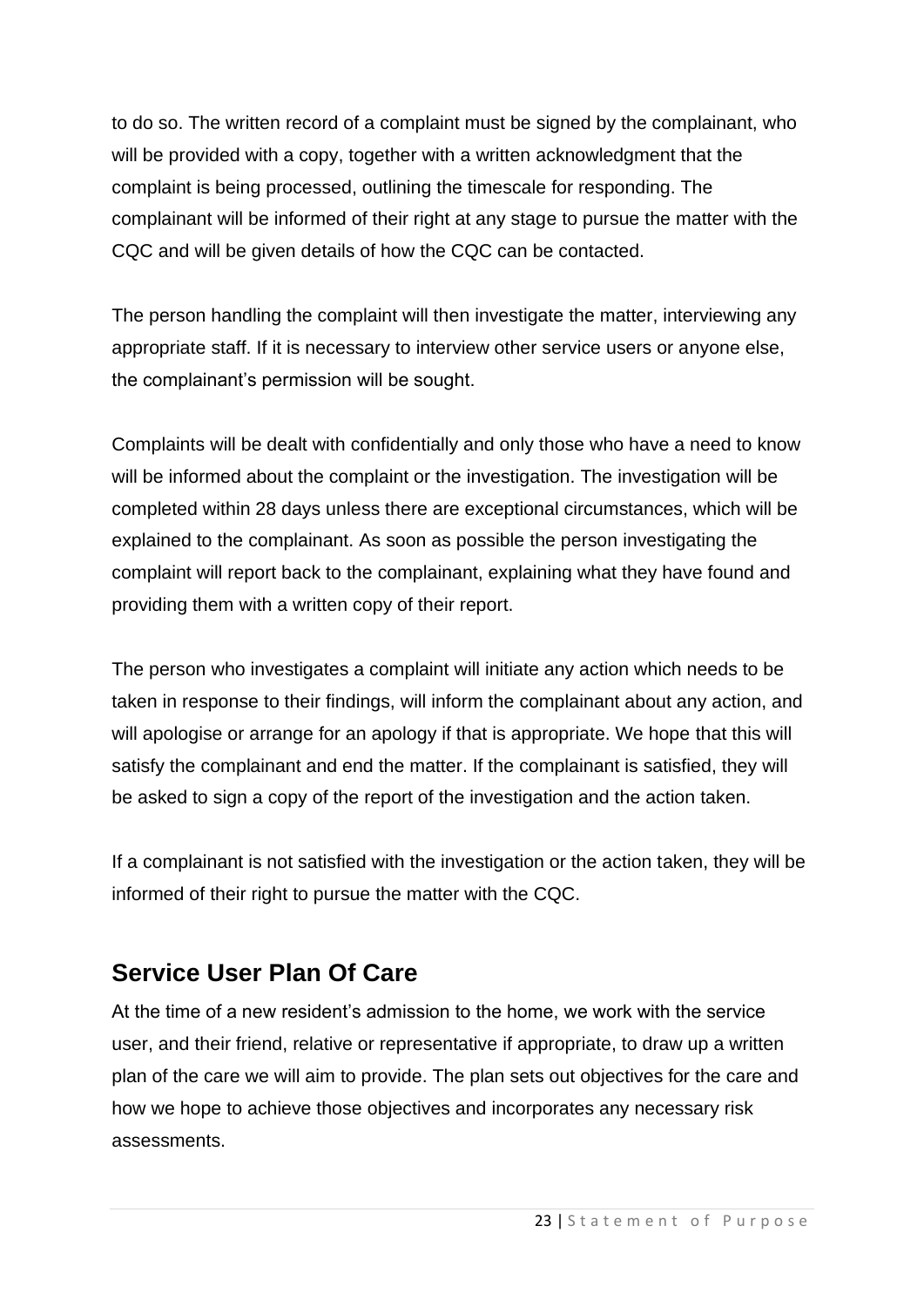Once a month, we review each person's plan together, setting out whatever changes have occurred and need to occur in future. From time-to-time further assessments of elements of the person's needs are required to ensure that the care we are providing is relevant to helping the resident achieve their full potential.

Every resident has access to their plan and is encouraged to participate as fully as possible in the care planning process.

#### **Rooms in the home**

The home has 68 bedrooms for residents, of which all are for single occupation. We have 5 sets of rooms which interconnect and can be used for couples. The residents' private rooms are as follows:

- **•** 15.9m<sup>2</sup> ensuite 7.0 m<sup>2</sup> total 22.9 m<sup>2</sup>
- **•** 14.8m<sup>2</sup> ensuite 6.5 m<sup>2</sup> total 21.3 m<sup>2</sup>
- **•** 14.8m<sup>2</sup> ensuite 6.5 m<sup>2</sup> total 21.3 m<sup>2</sup>
- **•** 22.7m<sup>2</sup> ensuite 6.1 m<sup>2</sup> total 28.8 m<sup>2</sup>
- **•** 24.7m<sup>2</sup> ensuite 6.2 m<sup>2</sup> total 30.9 m<sup>2</sup>
- $\cdot$  15.0m<sup>2</sup> ensuite 7.1 m<sup>2</sup> total 22.1 m<sup>2</sup>
- 17.8m<sup>2</sup> ensuite 5.4 m<sup>2</sup> **total 23.2 m<sup>2</sup>**
- 14.8m<sup>2</sup> ensuite 7.1 m<sup>2</sup> **total 21.9 m<sup>2</sup>**
- **•** 15.2m<sup>2</sup> ensuite 6.8 m<sup>2</sup> total 22 m<sup>2</sup>
- Room 45 (With Lounge) 22.4m2 ensuite  $6.5$  m<sup>2</sup> total 28.9 m<sup>2</sup>
- $\cdot$  Room 53 (Small room) 13.2m2 ensuite 7.5 m<sup>2</sup> total 20.7 m<sup>2</sup>
- **•** Room 54 (Garden view room) 17.9m2 ensuite 7.3 m<sup>2</sup> total 25.2 m<sup>2</sup>

The rooms in the home for communal use are as follows:

- 4 lounges
- 1 activity room
- 3 dining rooms

In addition, there are some areas of the home which are generally for staff use only as follows: staff rooms, locker rooms, offices and staff toilets.